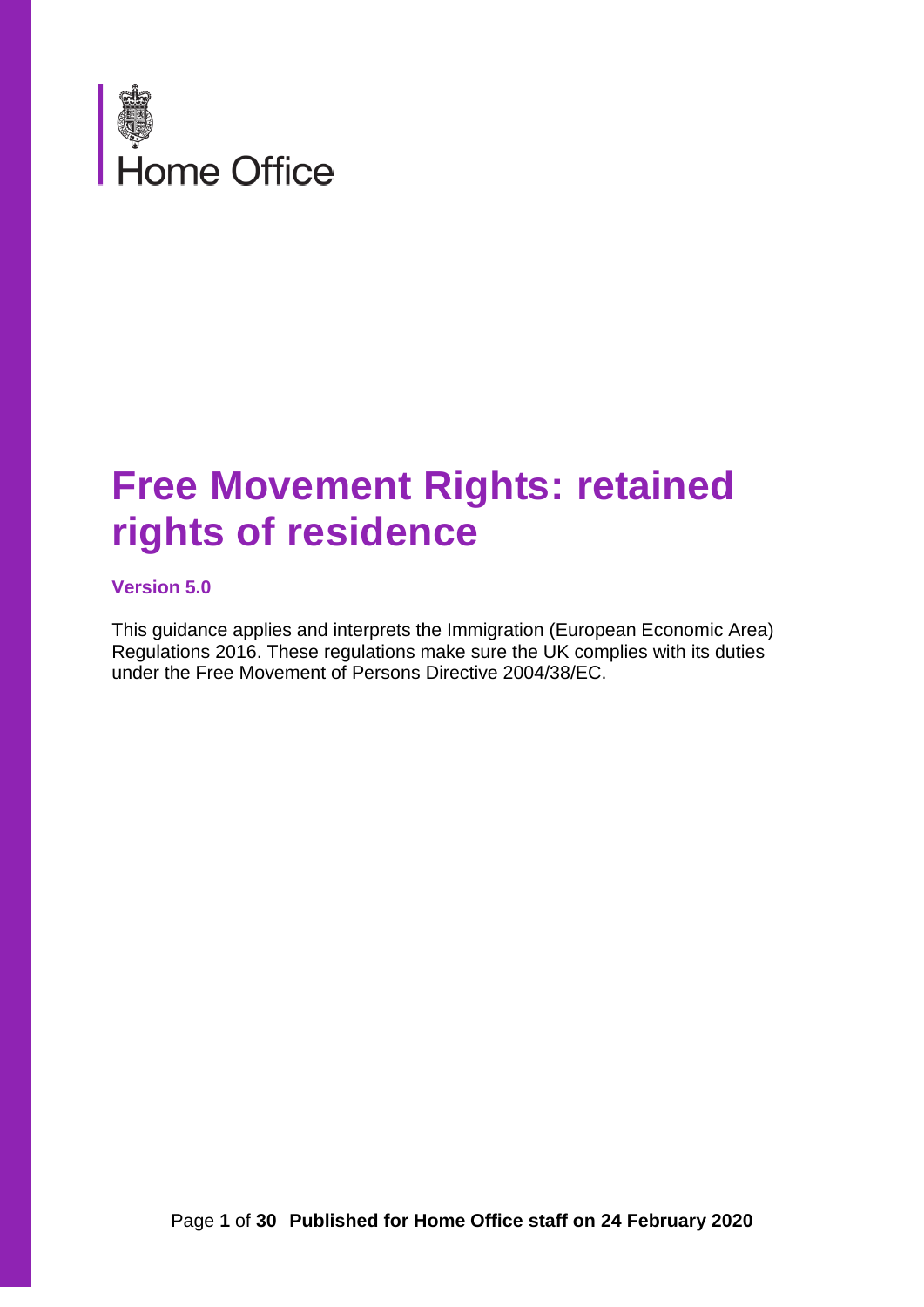# <span id="page-1-0"></span>**Contents**

| End of relationship with EEA national sponsor: regulation 10(5) 14       |  |
|--------------------------------------------------------------------------|--|
|                                                                          |  |
| Marriage or civil partnership: initiation of termination proceedings  14 |  |
|                                                                          |  |
|                                                                          |  |
|                                                                          |  |
|                                                                          |  |
|                                                                          |  |
|                                                                          |  |
| End of relationship with EEA national sponsor - evidence required 17     |  |
|                                                                          |  |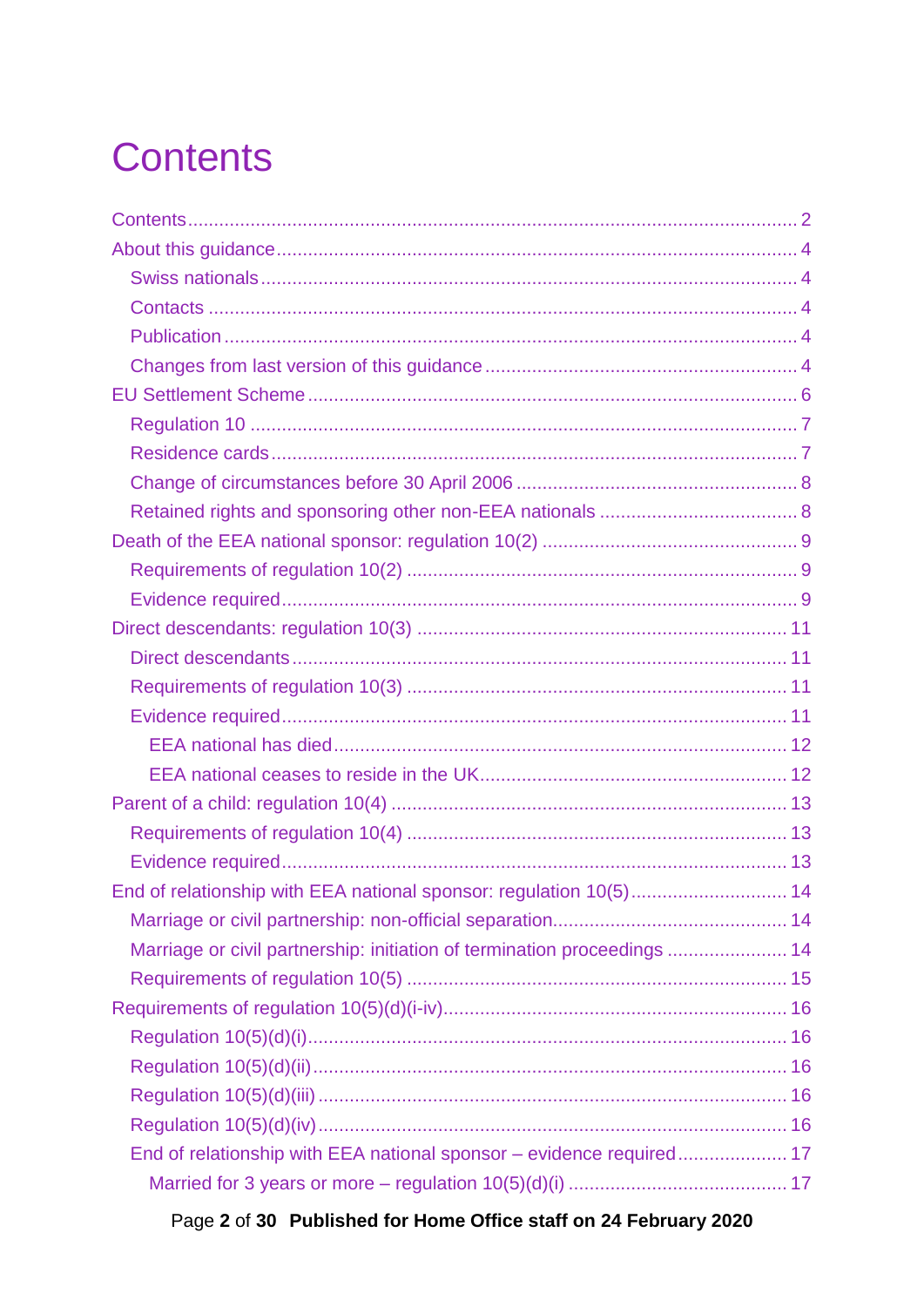| Access to the child of the EEA national - regulation 10(5)(d)(iii)  18                  |  |
|-----------------------------------------------------------------------------------------|--|
|                                                                                         |  |
|                                                                                         |  |
|                                                                                         |  |
| Applicants who are unable to provide all the evidence of their EEA sponsor20            |  |
|                                                                                         |  |
|                                                                                         |  |
| Applications for documents certifying permanent residence or permanent                  |  |
|                                                                                         |  |
|                                                                                         |  |
|                                                                                         |  |
|                                                                                         |  |
|                                                                                         |  |
|                                                                                         |  |
|                                                                                         |  |
|                                                                                         |  |
| Decision making: registration certificate or residence card to confirm a retained right |  |
|                                                                                         |  |
| Valid proof provided to show they meet the conditions of regulation 10  25              |  |
| No valid proof provided to show they meet the conditions of regulation 10  26           |  |
|                                                                                         |  |
|                                                                                         |  |
| Decision making: permanent residence where the applicant has a retained right of        |  |
|                                                                                         |  |
| Valid proof provided to show they meet the conditions of regulation 15(1)(f)  28        |  |
| No valid proof provided to show they meet the conditions of regulation 15(1)(f) 28      |  |
|                                                                                         |  |
|                                                                                         |  |
| Decision making: revoking an existing registration certificate or residence card 29     |  |
|                                                                                         |  |
| Change of circumstances: no longer satisfies the conditions in regulation 10 29         |  |
|                                                                                         |  |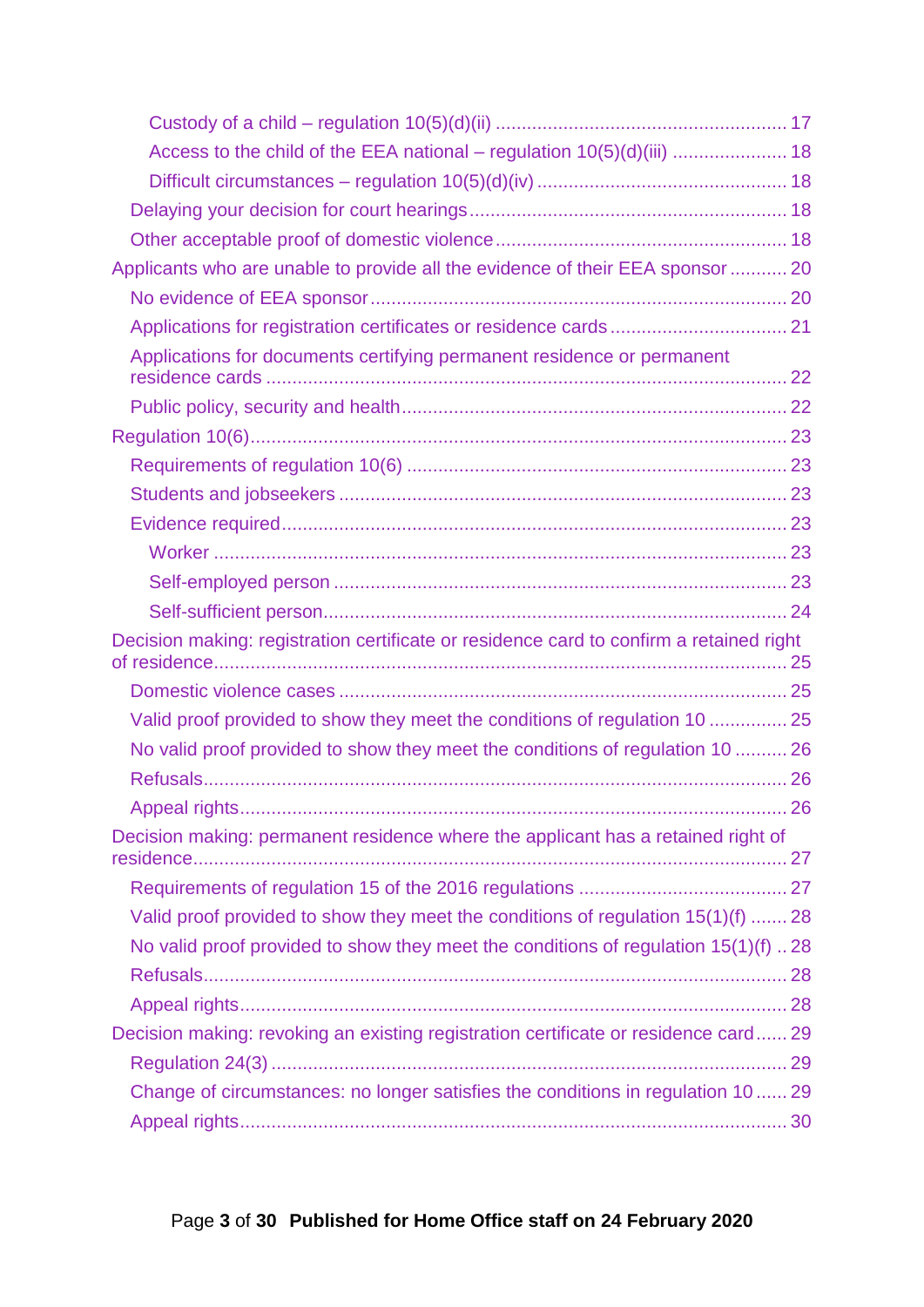# <span id="page-3-0"></span>About this guidance

This guidance tells you how to consider an application for a document confirming a right of residence where a family member of a European Economic Area (EEA) national has retained a right of residence in the UK.

Throughout this guidance document, any reference to the '2016 regulations' includes both the Immigration (European Economic Area) Regulations 2016 and all subsequent amendments up to and including the Immigration (European Economic Area) (Amendment) Regulations 2019.

### <span id="page-3-1"></span>**Swiss nationals**

Under the [Immigration \(European Economic Area\) Regulations 2016](http://www.legislation.gov.uk/uksi/2016/1052/contents/made) (the 2016 regulations), Swiss nationals are included in the definition of EEA nationals. Their family members are considered as if they were family members of EEA nationals.

This guidance applies and interprets the 2016 regulations, which transpose the Free Movement Directive 2004/38/EC into national law.

## <span id="page-3-2"></span>**Contacts**

If you have any questions about the guidance and your line manager or senior caseworker cannot help you or you think that the guidance has factual errors then email European Migration & Citizens' Rights Unit.

If you notice any formatting errors in this guidance (broken links, spelling mistakes and so on) or have any comments about the layout or navigability of the guidance then you can email the Guidance Rules and Forms Team.

## <span id="page-3-3"></span>**Publication**

Below is information on when this version of the guidance was published:

- version **5.0**
- published for Home Office staff on **24 February 2020**

## <span id="page-3-4"></span>**Changes from last version of this guidance**

This guidance document has been updated to reflect the changes introduced through the [Immigration \(European Economic Area\) \(Amendment\) Regulations 2019.](http://www.legislation.gov.uk/uksi/2019/1155/contents/made) In particular, guidance is provided on 'initiation of termination proceedings' following the judgment of the Court of Appeal in Baigazieva, implemented within regulation  $10(5)(a)$ .

#### **Related content**

**[Contents](#page-1-0)**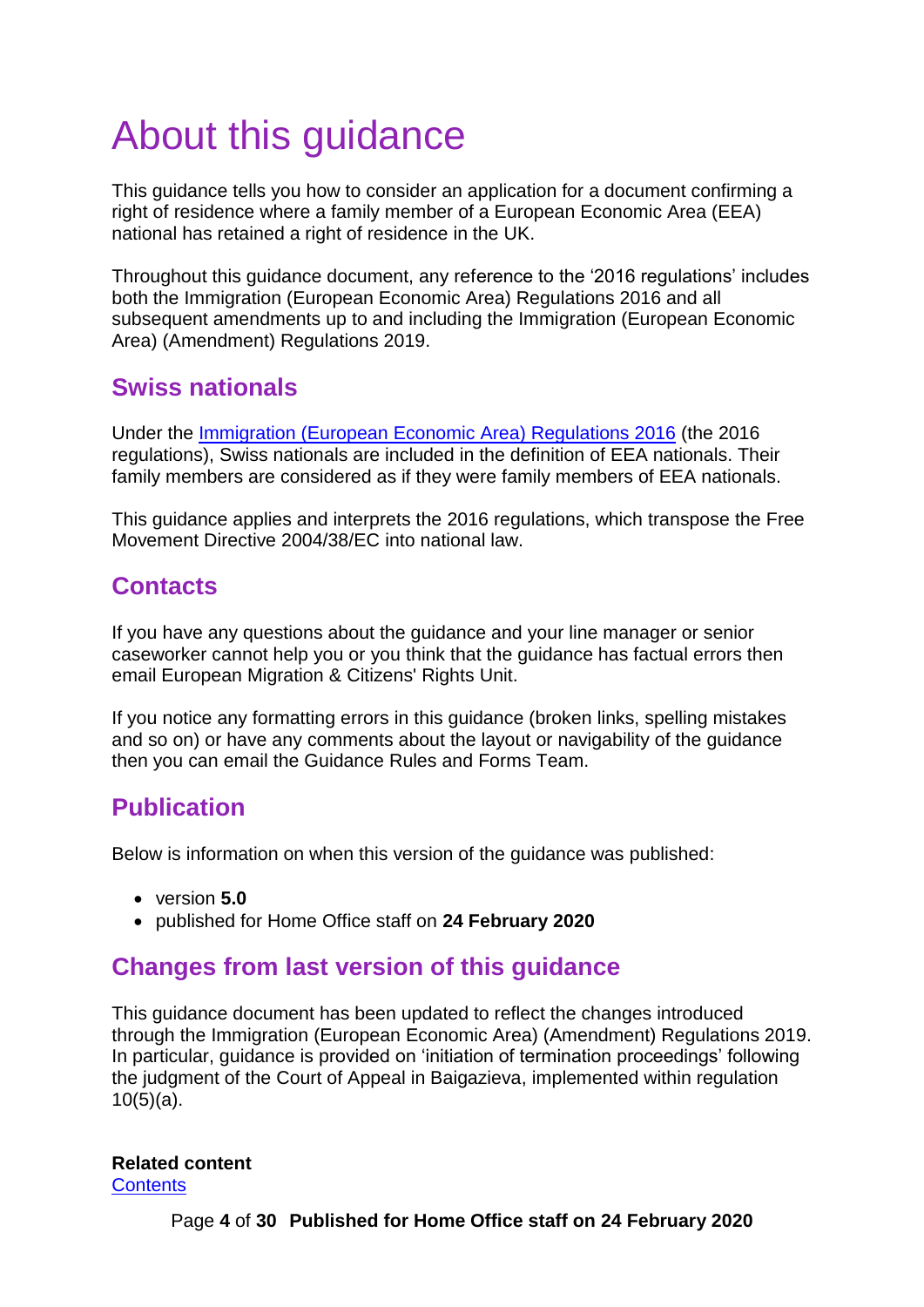#### **Related external links**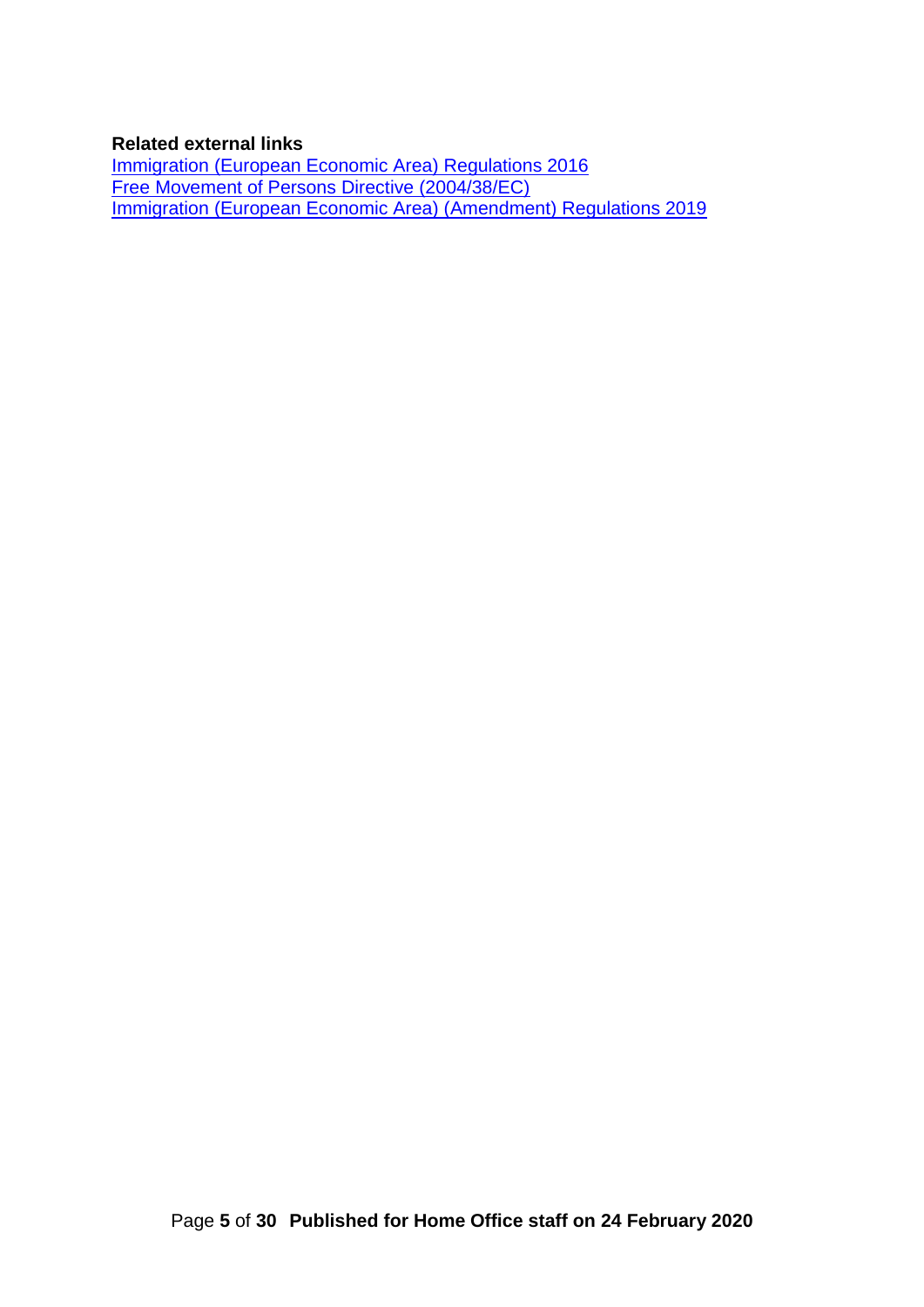# <span id="page-5-0"></span>EU Settlement Scheme

After the UK leaves the European Union (EU), EU free movement will be brought to an end and all documentation issued to European Economic Area (EEA) and Swiss citizens, and their family members, under EU law will cease to be valid. After free movement is brought to an end, EEA and Swiss citizens and their family members will require UK immigration status in order to remain in the UK.

The EU Settlement Scheme provides a basis, consistent with the Withdrawal Agreement with the EU published on 19 October 2019 and with the citizens' rights agreements reached with the other European Economic Area (EEA) countries and Switzerland, for EEA and Swiss citizens continuously resident in the UK and their family members to apply for the UK immigration status which they will require in order to remain here beyond the end of the transition period on 31 December 2020.

EEA and Swiss citizens and their family members may therefore choose to apply to the EU Settlement Scheme instead of applying for documentation under EU law.

For further information please see: [EU Settlement Scheme: EU, other EEA and](https://www.gov.uk/government/publications/eu-settlement-scheme-caseworker-guidance)  [Swiss citizens and their family members.](https://www.gov.uk/government/publications/eu-settlement-scheme-caseworker-guidance)

#### **Related content**

**[Contents](#page-1-0)** 

#### **Related external links**

[Immigration \(European Economic Area\) Regulations 2006](http://www.legislation.gov.uk/uksi/2006/1003) [Immigration \(European Economic Area\) Regulations 2016](http://www.legislation.gov.uk/uksi/2016/1052/contents/made) [Immigration \(European Economic Area\) \(Amendment\) Regulations 2019](http://www.legislation.gov.uk/uksi/2019/1155/contents/made) [EU Settlement Scheme: EU, other EEA and Swiss citizens and their family members](https://www.gov.uk/government/publications/eu-settlement-scheme-caseworker-guidance)  [guidance](https://www.gov.uk/government/publications/eu-settlement-scheme-caseworker-guidance)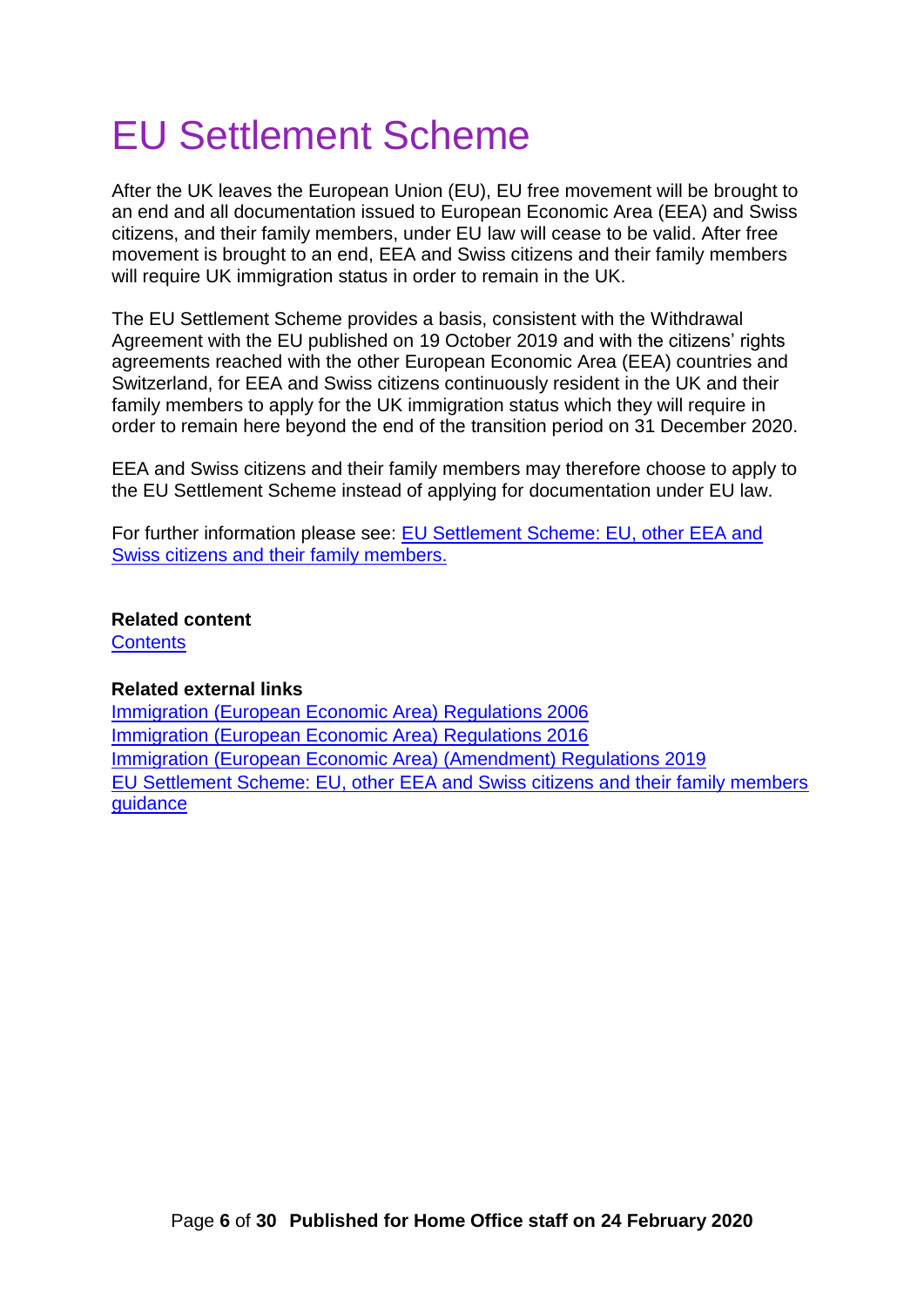# <span id="page-6-2"></span>Retained rights of residence

This page tells you how family members of European Economic Area (EEA) nationals can retain the right of residence in the UK.

Under the Immigration (European Economic Area) Regulations 2016 (the 2016 regulations), certain family members of EEA nationals who are exercising free movement rights in the UK are allowed to join or accompany the EEA national in the UK.

For more information on the rights of such family members, see related links:

- Free Movement Rights: Direct family members of EEA nationals
- Extended family members of EEA nationals

## <span id="page-6-0"></span>**Regulation 10**

The regulations also provide for certain family members of EEA nationals to retain (keep) their right of residence in the UK under regulation 10 when:

- the EEA national either:
	- o [dies](#page-8-0)
	- o ceases to reside in the UK
	- o [divorces their spouse or dissolves their civil partnership](#page-13-0)
- the family member is:
	- $\circ$  the parent with custody of a child of the EEA national where that child retains the right of residence
	- o the former spouse or civil partner of an EEA national and has custody of a child of the EEA national
	- o the former spouse or civil partner of an EEA national and has the right of access to the child (under the age of 18) of the EEA national which must take place in the UK
	- o the family member of someone who has retained the right to reside in one of the ways specified in regulation 10

The family member will retain the right to reside in these circumstances if they can satisfy the relevant conditions of regulation 10. If the family member cannot satisfy the conditions, you must refuse their application and revoke any registration certificate or residence card that has already been issued.

#### <span id="page-6-1"></span>**Residence cards**

When a non-EEA national has previously been issued a residence card, this only demonstrates that they had a right to reside under the regulations on the date it was issued. If they later apply for confirmation of a retained right of residence, you must request evidence, where necessary, so you are satisfied that the applicant meets the relevant requirements relating to retained rights.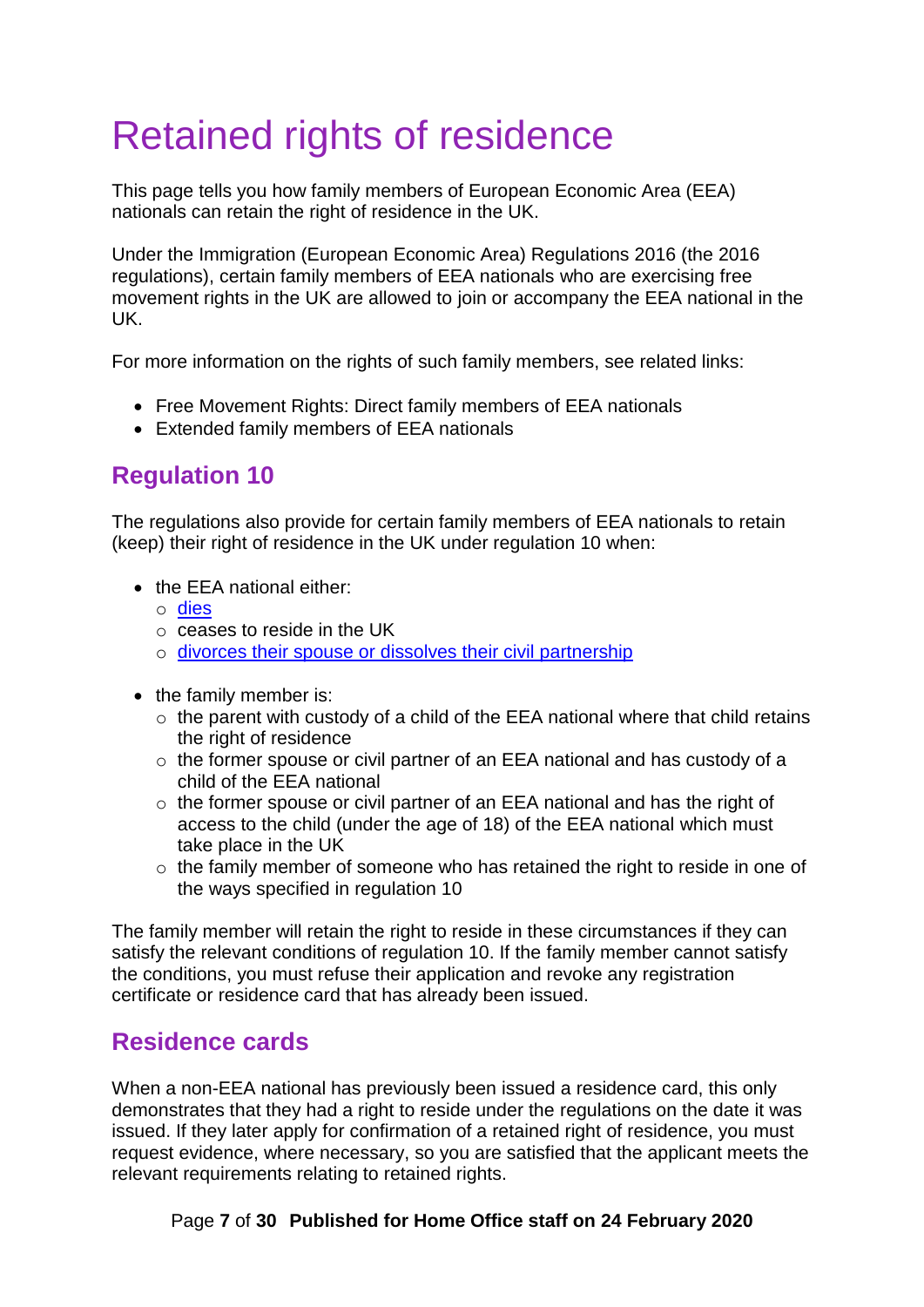#### **Change of circumstances before 30 April 2006**

The provision to retain a right of residence did not exist before 30 April 2006, which is the date the Immigration (European Economic Area) Regulations 2006 (the 2006 regulations) came in to force. A family member who would otherwise meet the requirements cannot benefit from regulation 10 of the 2016 regulations if the change of circumstances happened before 30 April 2006. For example, if a person married an EEA national and subsequently divorced them before 30 April 2006 they would not be entitled to retain the right to reside.

#### <span id="page-7-0"></span>**Retained rights and sponsoring other non-EEA nationals**

The Free Movement of Persons Directive 2004/38/EC (the directive) states at paragraph 15 of the introduction that family members who have a retained right of residence do so 'exclusively on a personal basis'. This means that they cannot be the sponsor for another family member. For example, if a non-EEA national with a retained right of residence gets married to another non-EEA national, the new spouse will not have any rights under the regulations. The new spouse would only be able to enter or remain in the UK if they qualified under the Immigration Rules.

#### **Related content**

**[Contents](#page-1-0)** 

#### **Related external links**

[Immigration \(European Economic Area\) Regulations 2006](http://www.opsi.gov.uk/si/si2006/uksi_20061003_en.pdf) [Immigration \(European Economic Area\) Regulations 2016](http://www.legislation.gov.uk/uksi/2016/1052/contents/made) [Free Movement of Persons Directive \(2004/38/EC\)](http://eur-lex.europa.eu/LexUriServ/LexUriServ.do?uri=OJ:L:2004:158:0077:0123:EN:PDF) [Immigration \(European Economic Area\) \(Amendment\)](http://www.legislation.gov.uk/uksi/2019/1155/contents/made) Regulations 2019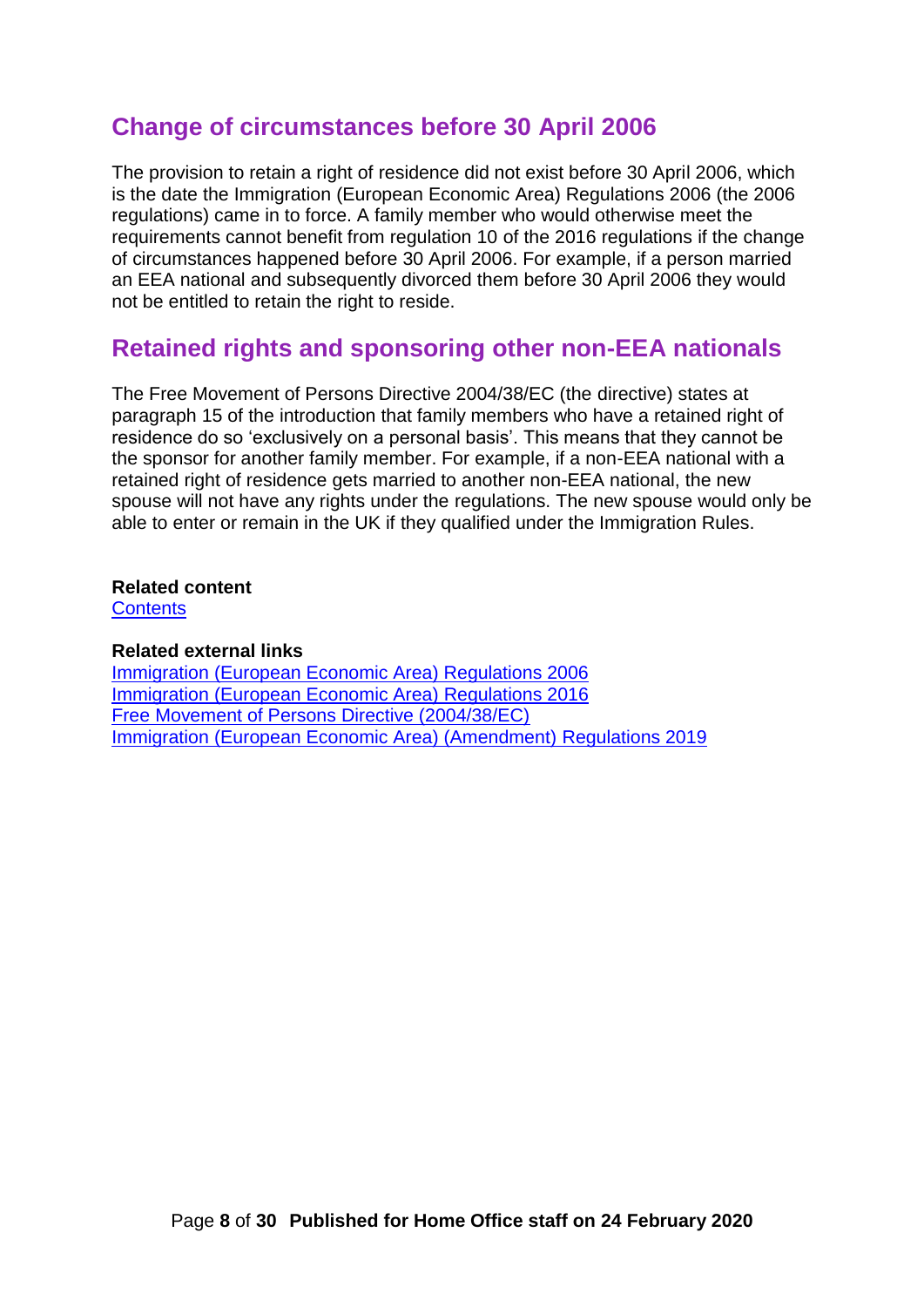# <span id="page-8-0"></span>Death of the EEA national sponsor: regulation 10(2)

This page tells you how family members of European Economic Area (EEA) nationals can retain the right of residence in the UK following the death of their EEA national sponsor.

If the EEA national sponsor has died, their non- EEA national family members can retain a right of residence in certain circumstances. This is in line with regulation 10(2) of the 2016 regulations.

For more information on the relatives that are considered family members of an EEA national under the regulations and the documents that must be submitted to show they are related, see: Free Movement Rights: Direct family members of EEA nationals.

## <span id="page-8-1"></span>**Requirements of regulation 10(2)**

To qualify under regulation 10(2) of the 2016 regulations, the family member must show that they:

- were the family member of an EEA national who was a qualified person or had a right of permanent residence when they died
- were living in the UK in line with the regulations for at least one year immediately before the EEA national's death
- would be a worker, self-employed person, or self-sufficient person if they were an EEA national, or they are the family member of a person who meets this requirement

## <span id="page-8-2"></span>**Evidence required**

The applicant must provide the following to prove they meet the requirements of regulation 10(2):

- their valid EEA national identity (ID) card or passport issued by an EEA state if they are an EEA national, or their valid passport if they are a non-EEA national
- the valid EEA national ID card or passport issued by an EEA state of their EEA national sponsor
- evidence of their relationship to the EEA national (such as a marriage certificate)
- the EEA national's death certificate
- evidence the EEA national was exercising free movement rights at the time of their death, or had permanent residence
- proof of residence in the UK as the family member of the EEA national for at least one year immediately before the EEA national's death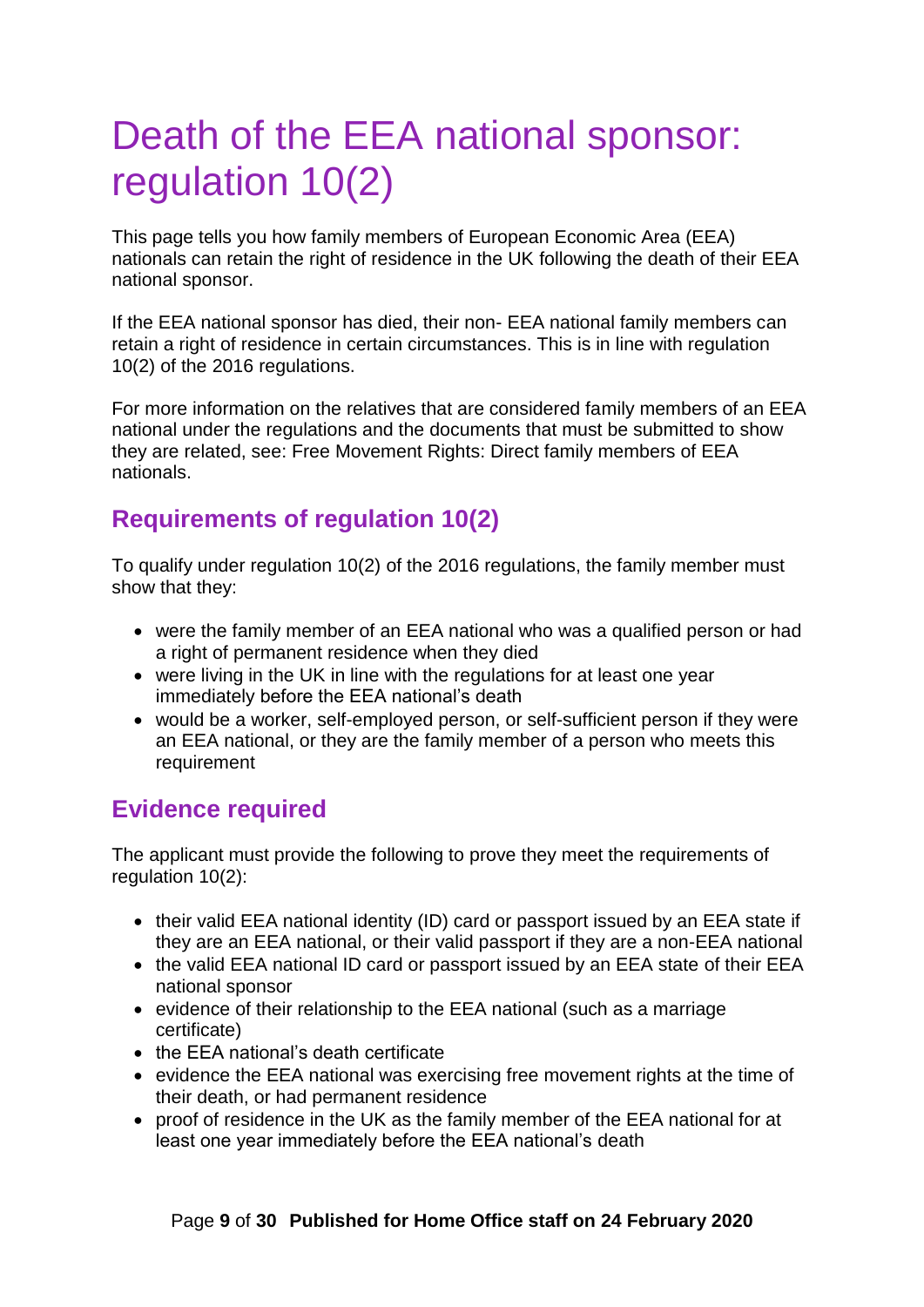• proof that they are a worker, self-employed person or self-sufficient person or the family member of such a person(see: Requirements under regulation 10(6))

For more information on making a decision on an application for a document confirming a retained right of residence and the action to take when the retained right of residence ends, see related links:

- [Decision making: registration certificate or residence card to confirm a retained](#page-22-0)  [right of residence](#page-22-0)
- [Decision making: permanent residence where the applicant has a retained right](#page-26-0)  [of residence](#page-26-0)
- Decision making: revoking an existing [registration certificate or residence card](#page-28-0)

#### **Related content**

**[Contents](#page-1-0)** 

#### **Related external links**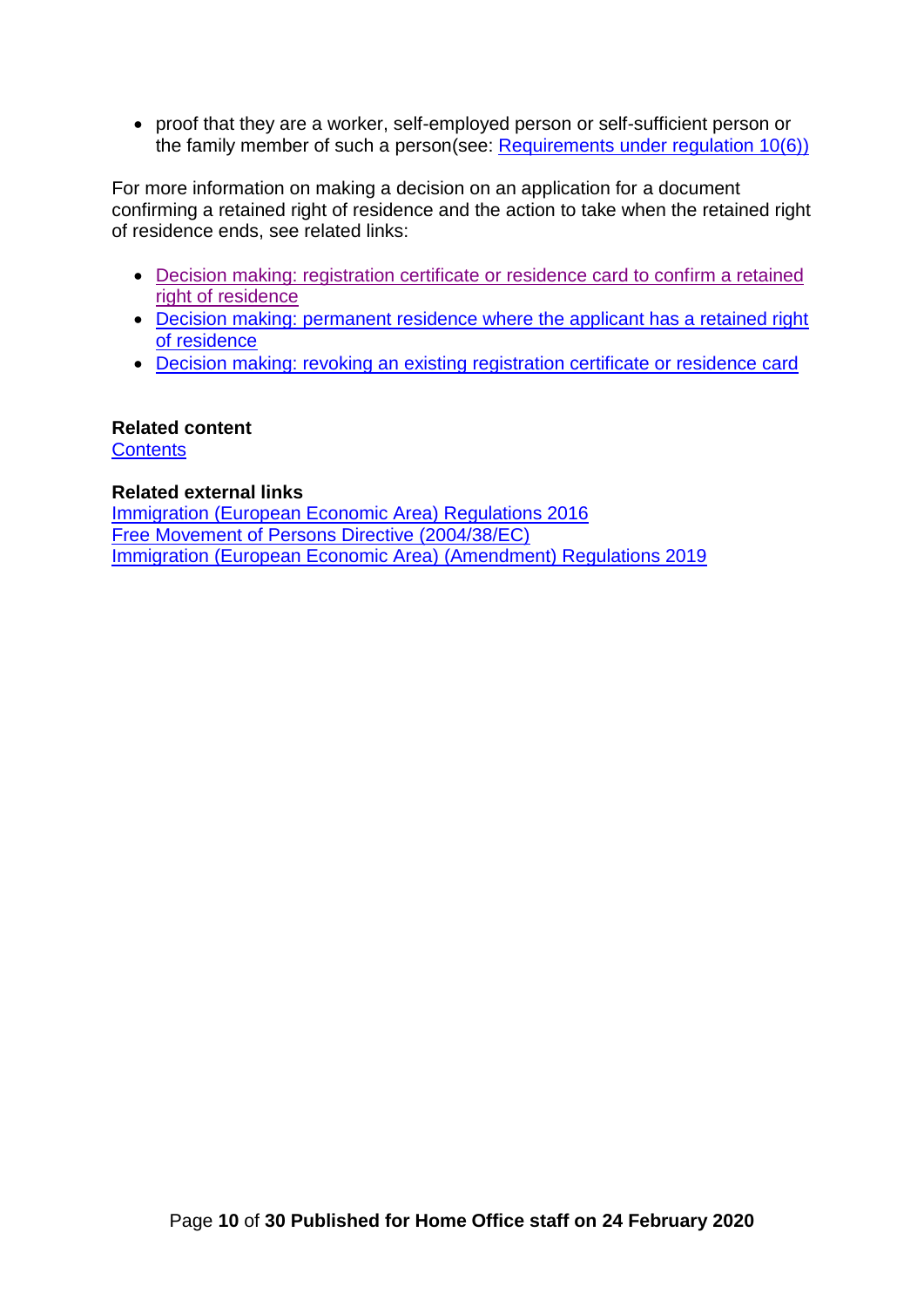# <span id="page-10-0"></span>Direct descendants: regulation 10(3)

This page tells you how the direct descendants of European Economic Area (EEA) nationals, or of their spouse or civil partner, can retain the right of residence in the UK.

## <span id="page-10-1"></span>**Direct descendants**

Direct descendants include:

- children
- grandchildren
- great-grandchildren

## <span id="page-10-2"></span>**Requirements of regulation 10(3)**

A direct descendant will meet the conditions of regulation 10(3) where:

- they are the direct descendant of either:
	- o a qualified person, or an EEA national with a permanent right of residence who has died
	- o a person who ceased to be a qualified person when they ceased to reside in the UK
	- o the spouse or civil partner of a qualified person, or an EEA national with a permanent right of residence who has died
	- o the spouse or civil partner of the person who ceased to be a qualified person when they ceased to reside in the UK
- they were attending an educational course in the UK immediately before the qualified person, or the EEA national with a permanent right of residence, died or ceased to be qualified
- they must continue to attend that course

See the guidance on qualified persons for more information.

#### <span id="page-10-3"></span>**Evidence required**

- evidence of of their nationality and identity either through a:
	- o valid EEA national ID card or passport issued by an EEA state if they are an EEA national, or
	- o valid passport if they are a non-EEA national
- evidence of their relationship to the EEA national, for example, a birth certificate
- evidence they were attending an educational course in the UK immediately before the EEA national died or ceased to reside in the UK, for example, a letter of enrolment
- evidence they continue to attend an educational course in the UK, for example, a letters of enrolment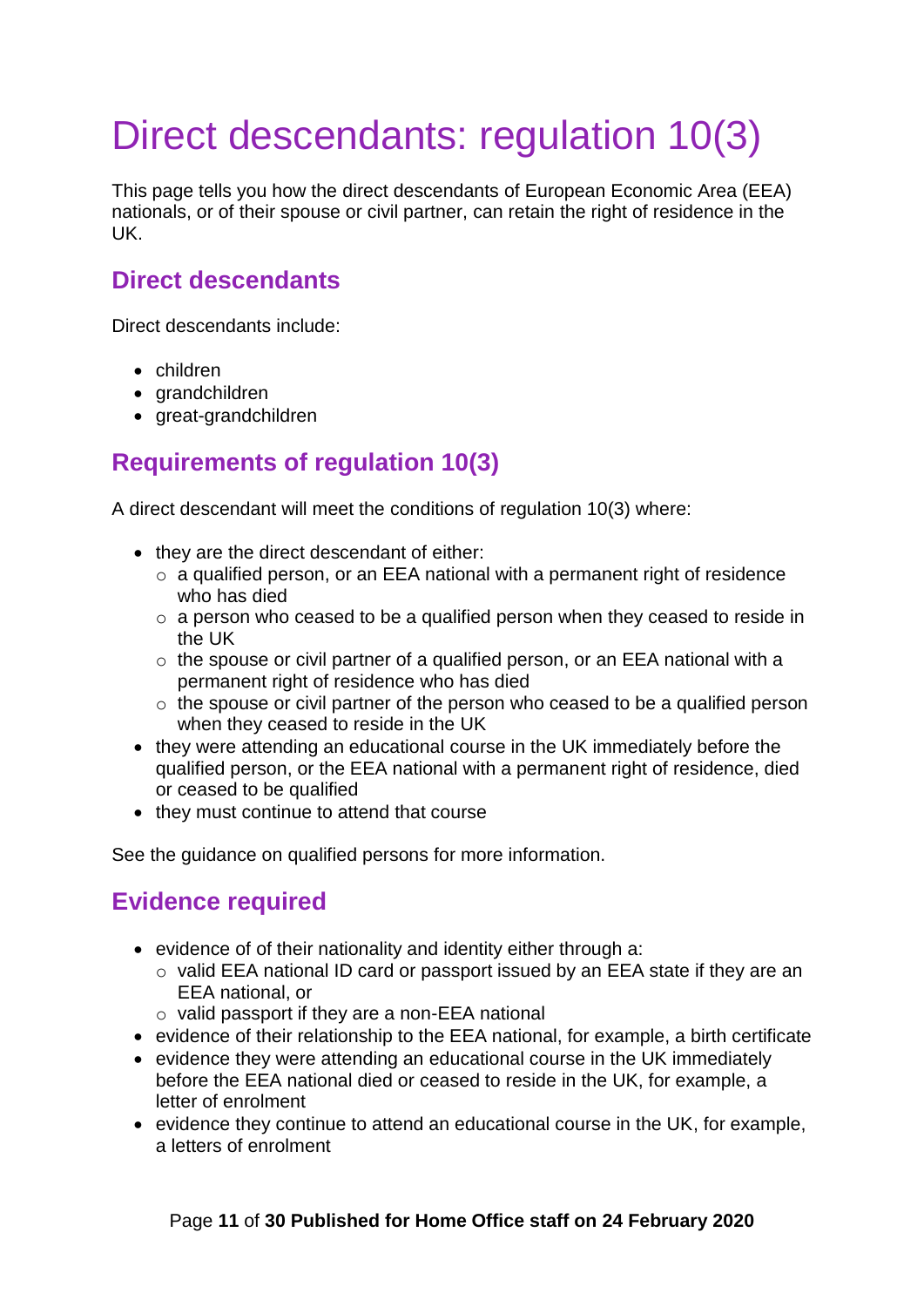In addition, further evidence must be provided depending on the basis in which the retained right is being claimed.

## <span id="page-11-0"></span>EEA national has died

If the EEA national has died the applicant must provide in addition to the above:

- a validly issued EEA national ID card or passport issued by an EEA state for the EEA national
- the EEA national's death certificate
- evidence the EEA national was a qualified person in accordance with the regulations at the time of their death, or had permanent residence
- evidence that they resided in the UK in accordance with the regulations for at least one year immediately before the death of the EEA national

### <span id="page-11-1"></span>EEA national ceases to reside in the UK

If the EEA national ceases to reside in the UK the applicant must provide:

- a valid EEA national ID card or passport issued by an EEA state for the EEA national
- evidence that the EEA national has ceased to reside in the UK
- evidence that the EEA national was a qualified person or had a right of permanent residence before they ceased to reside in the UK

For more information on making a decision on an application for a document confirming a retained right of residence and the action to take when the retained right of residence ends, see related links:

- [Decision making: registration certificate or residence card to confirm a retained](#page-22-0)  [right of residence](#page-22-0)
- [Decision making: permanent residence where the applicant has a retained right](#page-26-0)  [of residence](#page-26-0)
- [Decision making: revoking an existing registration certificate or residence card](#page-28-0)

#### **Related content**

**[Contents](#page-1-0)** 

#### **Related external links**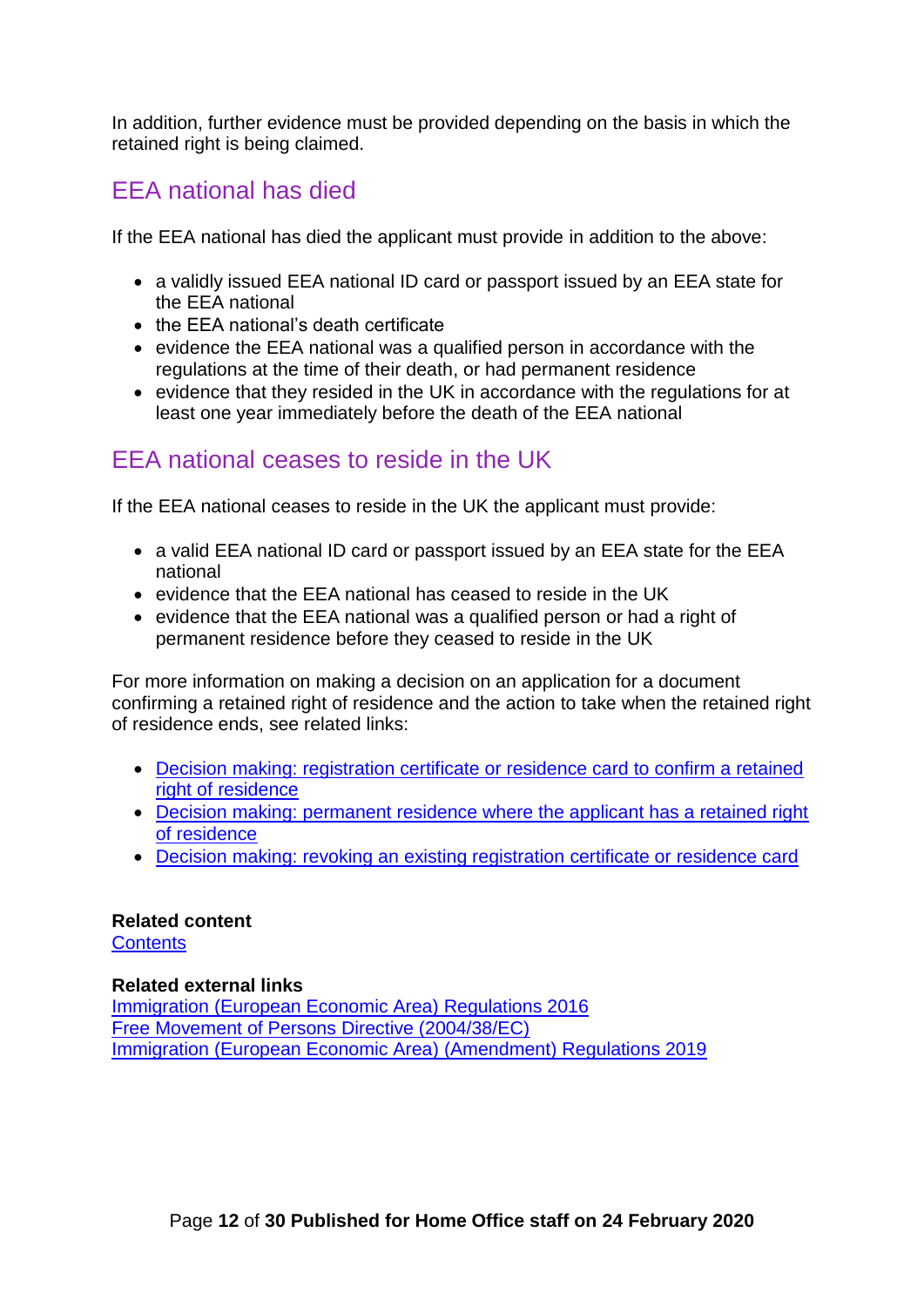# <span id="page-12-0"></span>Parent of a child: regulation 10(4)

This page tells you how the parent with custody of a child, who satisfies the conditions of regulation 10(3), of a European Economic Area (EEA) national can retain the right of residence in the UK.

## <span id="page-12-1"></span>**Requirements of regulation 10(4)**

If the applicant is the parent that has custody of a child who satisfies the conditions of regulation 10(3), they will retain the right of residence under regulation 10(4) in the following circumstances:

- for as long as their child also retains this right of residence under regulation 10(3)
- where the child reaches the age of 21 (unless the child needs their parent to stay in order to allow them to complete their education)
- until the parent no longer has custody of the child
- until the parent gains the right of permanent residence

## <span id="page-12-2"></span>**Evidence required**

- Evidence that the child satisfies the requirements of regulation 10(3)
- Court order or similar confirming the parent has custody of the above child

For more information on making a decision on an application for retained right of residence and the action to take when the retained right of residence ends, see related links:

- Decision making: registration [certificate or residence card to confirm a retained](#page-24-0)  [right of residence](#page-24-0)
- [Decision making: permanent residence where the applicant has a retained right](#page-25-2)  [of residence](#page-25-2)
- [Decision making: revoking an existing registration certificate or residence card](#page-27-3)

## **Related content**

**[Contents](#page-1-0)** 

#### **Related external links**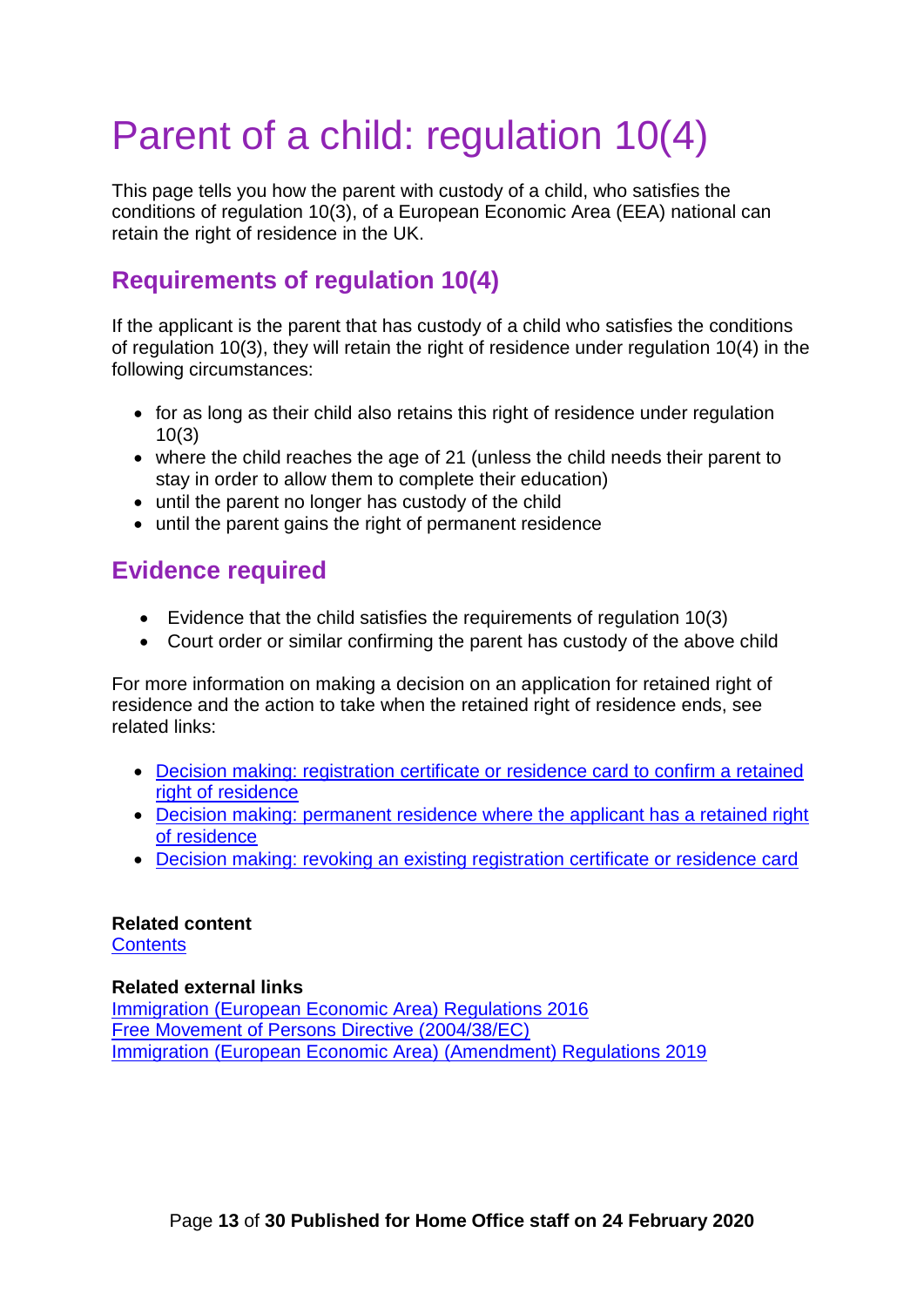# <span id="page-13-0"></span>End of relationship with EEA national sponsor: regulation 10(5)

This page tells you how family members of European Economic Area (EEA) nationals can retain the right of residence in the UK where a marriage or civil partnership has terminated.

The non-EEA national spouse or civil partner of an EEA national can, in certain circumstances, retain a right of residence when their relationship ends. The family members of the former spouse or civil partner may also retain a right of residence. This is in line with regulations 10(5) of the 2016 regulations.

#### <span id="page-13-1"></span>**Marriage or civil partnership: non-official separation**

If a non-EEA national separates from their EEA national spouse or civil partner they remain a family member with the right to live in the UK for as long as they are married to, or in a civil partnership with, an EEA national sponsor. The EEA national must continue to exercise free movement rights in the UK, or have a right of permanent residence.

A non-EEA national spouse or civil partner whose relationship has not officially ended will lose their right of residence if the EEA national:

- stops being a qualified person (either through no longer being a qualified person in the UK or by leaving the UK)
- loses their right of permanent residence

### <span id="page-13-2"></span>**Marriage or civil partnership: initiation of termination proceedings**

Under regulation 10(5), an applicant may be eligible to retain a right of residence if they can demonstrate they have initiated proceedings for termination of their marriage or civil partnership with a qualified person, or an EEA national with a right of permanent residence.

Once the applicant has intitiated the proceedings to terminate the marriage or civil partnership, the non-EEA spouse or civil partner must meet the individual requirements of regulation 10(5) in order to retain a right of residence in the UK.

Initiation of the proceedings to terminate a marriage or civil partnership means the point at which one of the parties makes an official request for the court to consider that termination. The date this can be considered to have taken place depends on what evidence is provided by the applicant. Acceptable evidence can include:

- confirmation from the court that a valid application for a divorce or dissolution has been received, this might be in the form of a stamped or sealed receipt
- a decree nisi (for marriages and anullments)

Page **14** of **30 Published for Home Office staff on 24 February 2020**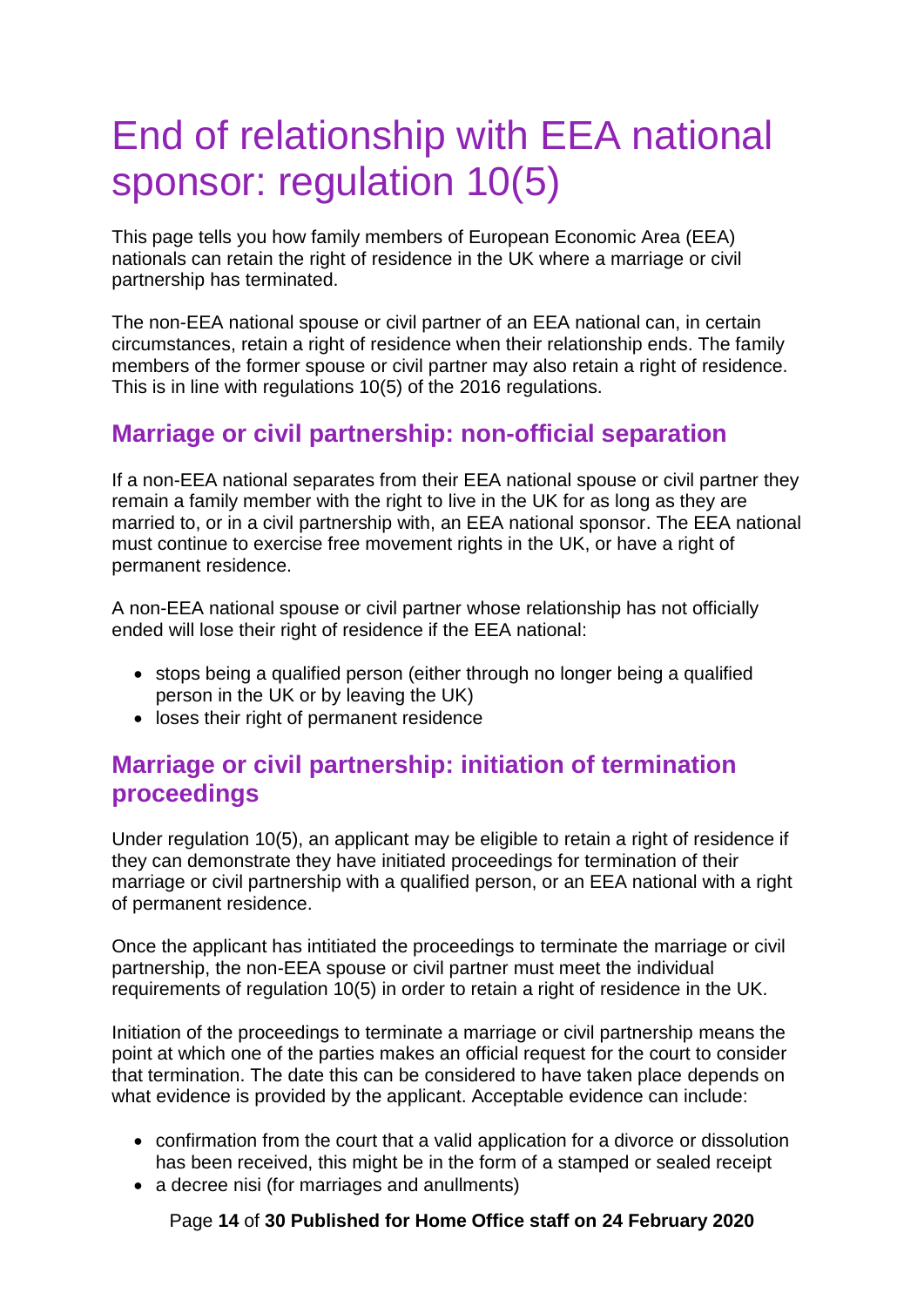• a conditional order (for civil partnerships)

These documents confirm that the court sees no reason why the divorce, annulment, or dissolution should not commence.

The initiation of termination of the relationship must have been on or after 30 April 2006 when the 2006 regulations came in to force. If it was initiated before this date then the applicant cannot have retained a right of residence.

#### <span id="page-14-0"></span>**Requirements of regulation 10(5)**

A person who ceases to be the family member of a qualified EEA national, or an EEA national with a permanent right of residence, because of a divorce or annulment of a marriage, or a dissolution of a civil partnership, will retain a right of residence where all the following conditions are met:

- the EEA national was a qualified person, or had a right of permanent residence, on the date of the initiation of proceedings for termination of the marriage or civil partnership
- the applicant was residing in the UK in accordance with the regulations at the date of initiation of proceedings for termination and either:
	- $\circ$  the applicant is not an EEA national but if they were they would be a worker, self-employed person, or self-sufficient person under regulation 6
	- $\circ$  the applicant is the family member of a person who meets the definition of the above
- the applicant meets the requirements of either regulation  $10(5)(d)(i)$ , (ii), (iii), or (iv) of the 2016 regulations.

## **Related content**

**[Contents](#page-1-0)**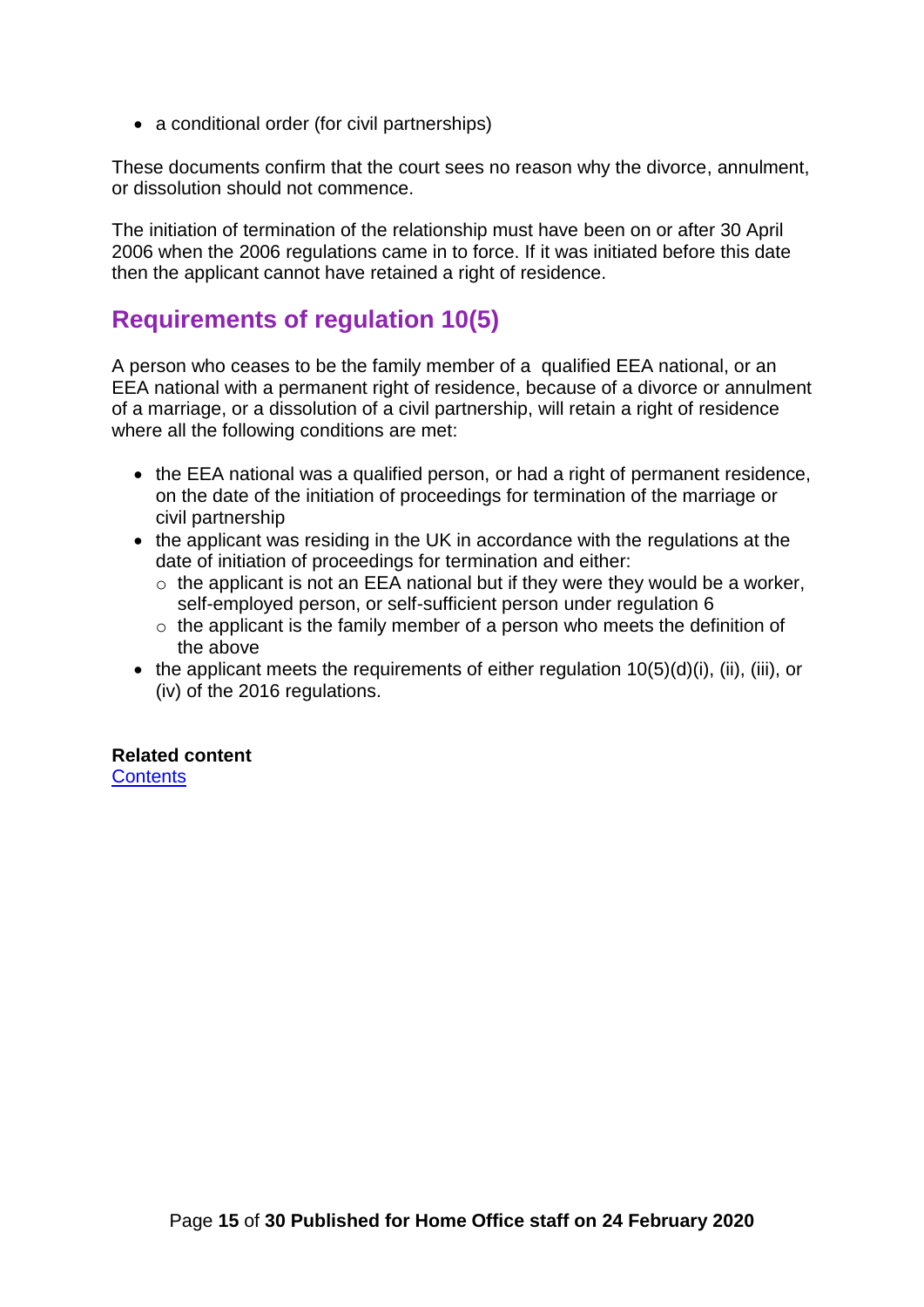# <span id="page-15-0"></span>Requirements of regulation 10(5)(d)(iiv)

This page tells you about paragraph 10(5)(d) of the 2016 regulations.

## <span id="page-15-1"></span>**Regulation 10(5)(d)(i)**

To meet the conditions of regulation 10(5)(d)(i) the applicant must have:

- been married to, or in a civil partnership with, the European Economic Area (EEA) national for at least 3 years immediately before the initiation of proceedings for termination
- lived in the UK with the EEA national sponsor for at least one year during the time of their marriage or civil partnership

## <span id="page-15-2"></span>**Regulation 10(5)(d)(ii)**

To meet the conditions of regulation 10(5)(d)(ii) the applicant must have custody of the child of the EEA national former spouse or civil partner.

## <span id="page-15-3"></span>**Regulation 10(5)(d)(iii)**

To meet the conditions of regulation  $10(5)(d)(iii)$ :

- the applicant must have the right of access to the child of the EEA national former spouse or civil partner
- the child must be under the age of 18
- a court must have ordered that such access takes place in the UK

The retained right of residence obtained in these circumstances will end when the:

- custody of the child ends
- applicant no longer has the right of access to the child
- order granting access is amended to allow the access to take place outside the UK
- applicant gains the right of permanent residence in the UK
- child named in the order reaches the age of 18 (if more than one child is involved then it will end when the youngest child reaches the age of 18).

## <span id="page-15-4"></span>**Regulation 10(5)(d)(iv)**

To meet the conditions of regulation 10(5)(d)(iv) the applicant's continued right of residence in the UK must be warranted by particularly difficult circumstances. This can include, but is not limited to, when the applicant or another family member has been a victim of domestic violence whilst the marriage or civil partnership was subsisting.

#### Page **16** of **30 Published for Home Office staff on 24 February 2020**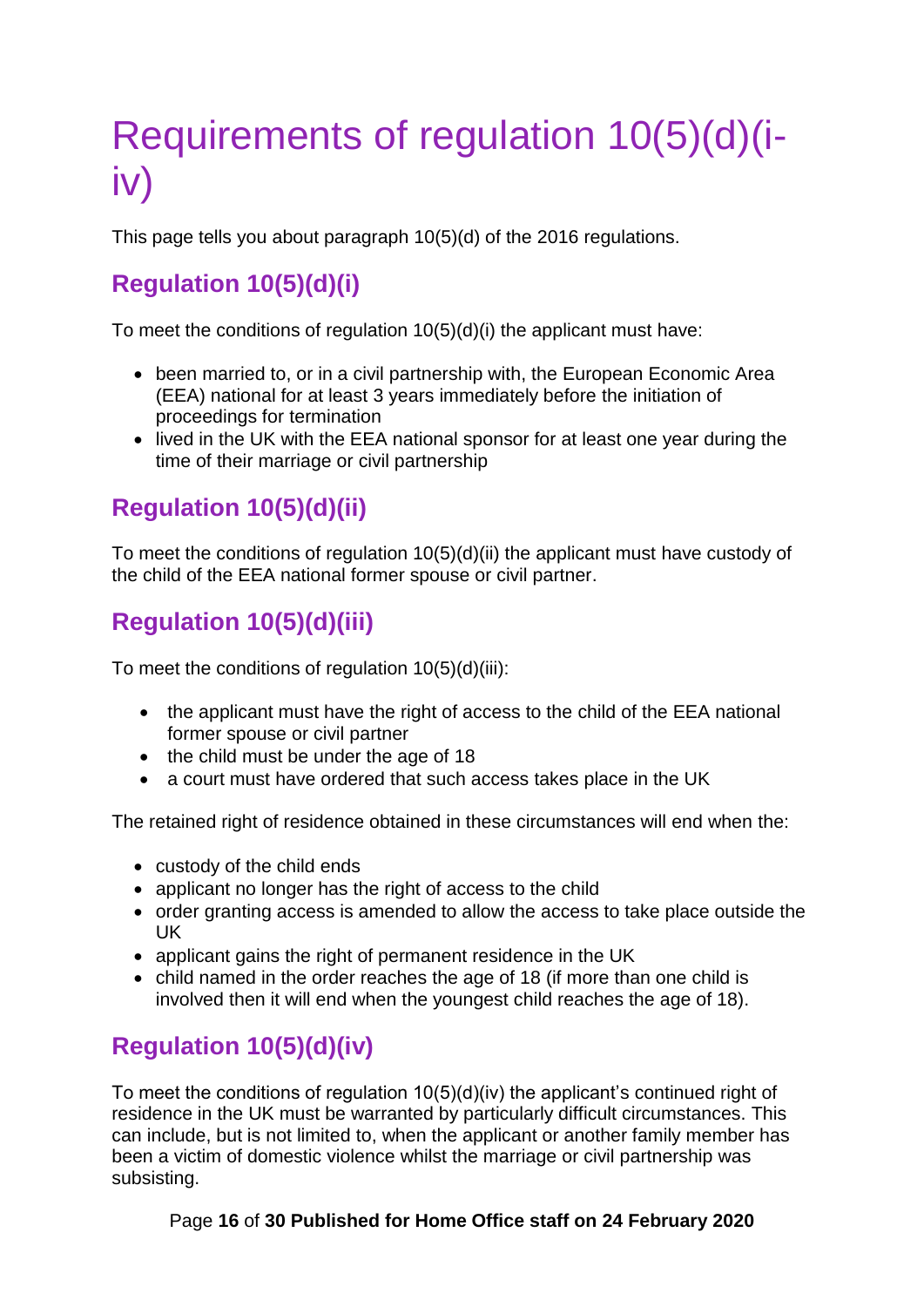If the applicant claims a retained right of residence due to difficult circumstances other than domestic violence, you must discuss the case with your senior caseworker who will then decide if the circumstances justify the retained right of residence.

#### <span id="page-16-0"></span>**End of relationship with EEA national sponsor – evidence required**

For all applications for documentation relying on regulation 10(5), the applicant must provide evidence:

- of their identity and nationality through a:
	- o valid EEA national ID card or passport issued by an EEA state if they are an EEA national
	- o valid passport if they are a non-EEA national
- of the identity and nationality of the EEA national sponsor, which must be a validly issued EEA national identity card or passport issued by an EEA state
- that the EEA national was a qualified person or had a right of permanent residence at the time of initiation of proceedings for the termination of the marriage or civil partnership
- of the initiation of proceeedings for termination of their marriage or civil partnership with the EEA national, such as:
	- $\circ$  confirmation from the court that a valid application for a divorce or dissolution has been received
	- $\circ$  a decree nisi (marriage or annulment)
	- $\circ$  a conditional order (civil partnership)
- that they were residing in the UK in accordance with the regulations at the date of the initiation of proceedings for terminatingof the relationship
- that they are a worker, self-employed person or self-sufficient person or the family member of such a person

In addition, further evidence must be provided depending on the basis on which the retained right is being claimed.

#### <span id="page-16-1"></span>Married for 3 years or more – regulation  $10(5)(d)(i)$

The applicant must provide evidence that:

- the marriage or civil partnership lasted for at least 3 years immediately before the initiation of proceedings for divorce, annulment or dissolution, for example a marriage or civil partnership certificate
- they resided in the UK for at least one year during the marriage

## <span id="page-16-2"></span>Custody of a child – regulation  $10(5)(d)(ii)$

The applicant must provide evidence that: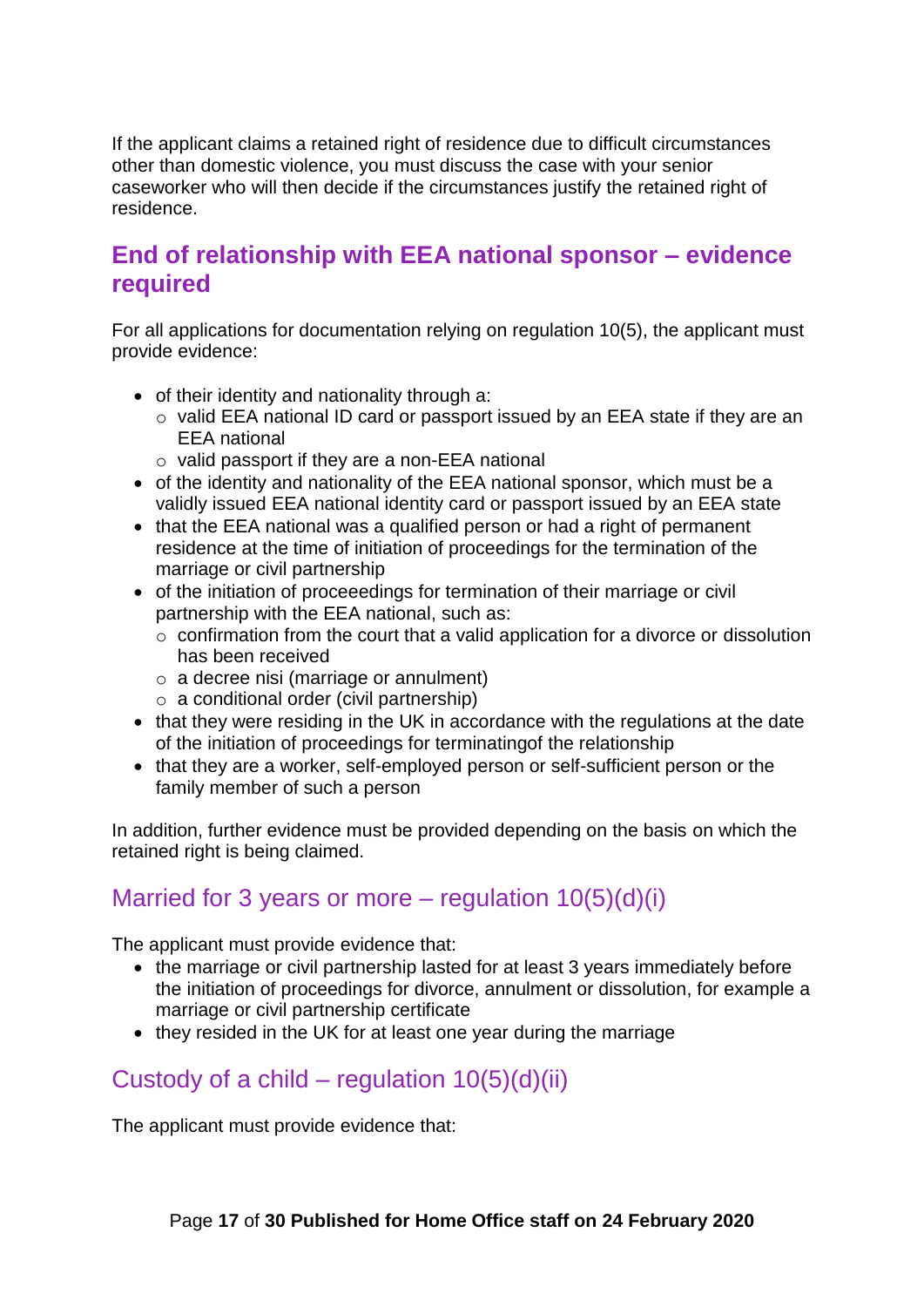• they have custody of the child of the EEA national, for example a custody order

### <span id="page-17-0"></span>Access to the child of the EEA national – regulation  $10(5)(d)(iii)$

The applicant must provide evidence that:

- they have a right of access to the child, under the age of 18, of the EEA national, for example a court order
- a court has ordered that the access must take place in the UK

### <span id="page-17-1"></span>Difficult circumstances – regulation  $10(5)(d)(iv)$

Applicants who raise domestic violence or other difficult circumstances as a reason for the end of their relationship do not need to show evidence that the marriage or civil partnership lasted for 3 years or that the parties had resided together in the UK for at least one year during its duration.

They must provide details of the difficult circumstances which occurred whilst the marriage or civil partnership was subsisting.

The 2016 regulations only provide for a retained right of residence to former spouses and civil partners. There is no basis for durable partners, or other extended family members, to retain a right of residence for reasons of domestic violence.

## <span id="page-17-2"></span>**Delaying your decision for court hearings**

Where the non-EEA national claims they are waiting for a court hearing for a court order as evidence of domestic violence, you can delay making a decision on the application (subject to the relevant deadline) pending the outcome of that hearing, provided you have:

- evidence from the court confirming the case has been listed to be heard
- confirmation of the date of the hearing

A 'without notice application' is normally heard on the day of application and the date for the full hearing, if there is to be one, is normally within 7 days. The court will try to resolve the case on the date set. Where the case is complicated and likely to last a full day it may be re-listed but will be given priority to be heard as soon as possible. It is unlikely that there will be any significant delay.

#### <span id="page-17-3"></span>**Other acceptable proof of domestic violence**

It is often difficult for victims of domestic violence to produce the documentary evidence of violence and there is often an unwillingness or insufficient evidence to take the matter to court. Although you must still try to obtain police or court evidence as confirmation of domestic violence from the applicant, where this is not possible, alternative evidence may be accepted from other sources.

#### Page **18** of **30 Published for Home Office staff on 24 February 2020**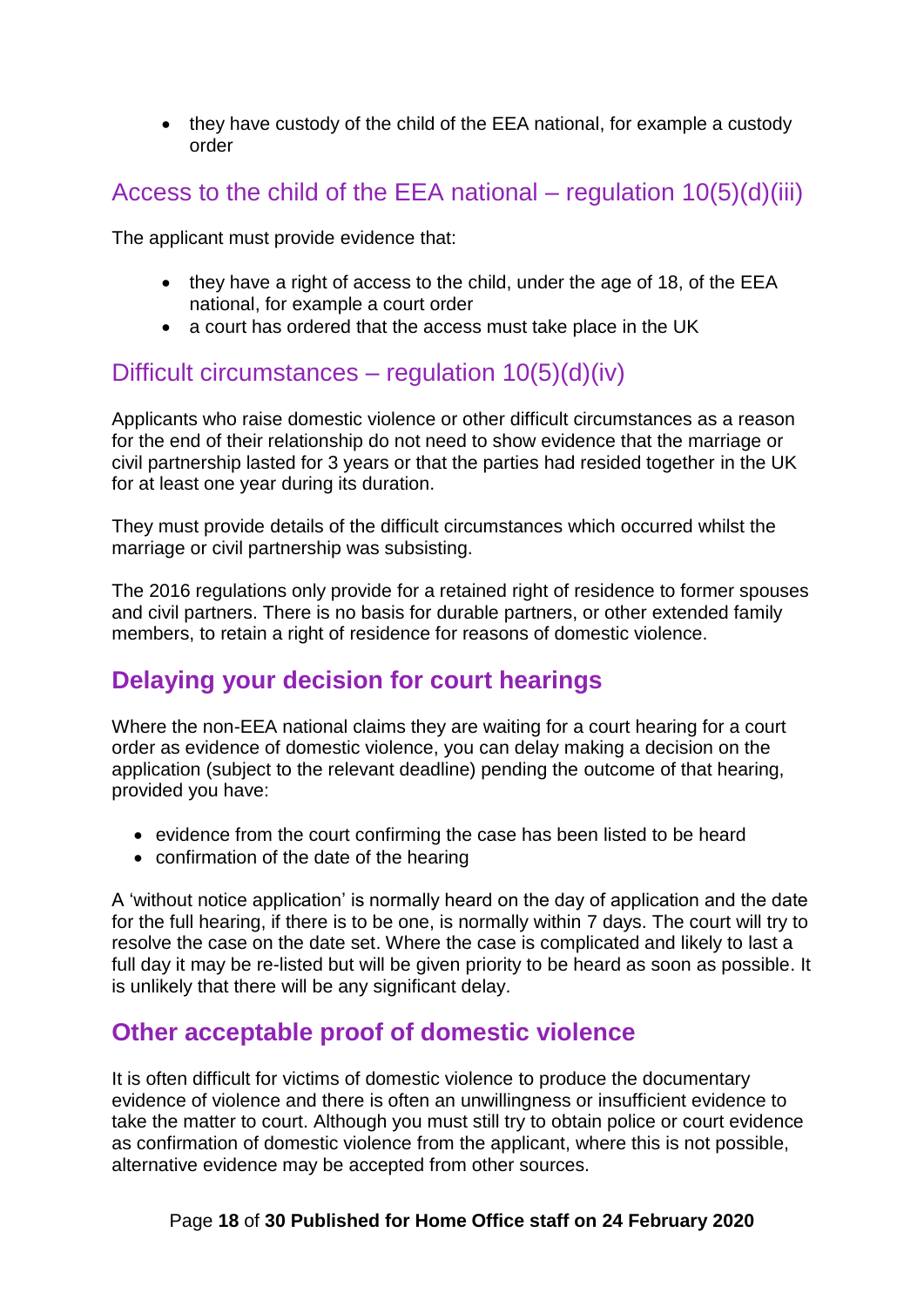Where a relationship has broken down, it may not always be possible for the applicant to provide all of the documents relating to their EEA national sponsor. See: [Applicant is unable to provide all the evidence](#page-19-0) for information.

#### **Related content**

**[Contents](#page-1-0)** 

#### **Related external links**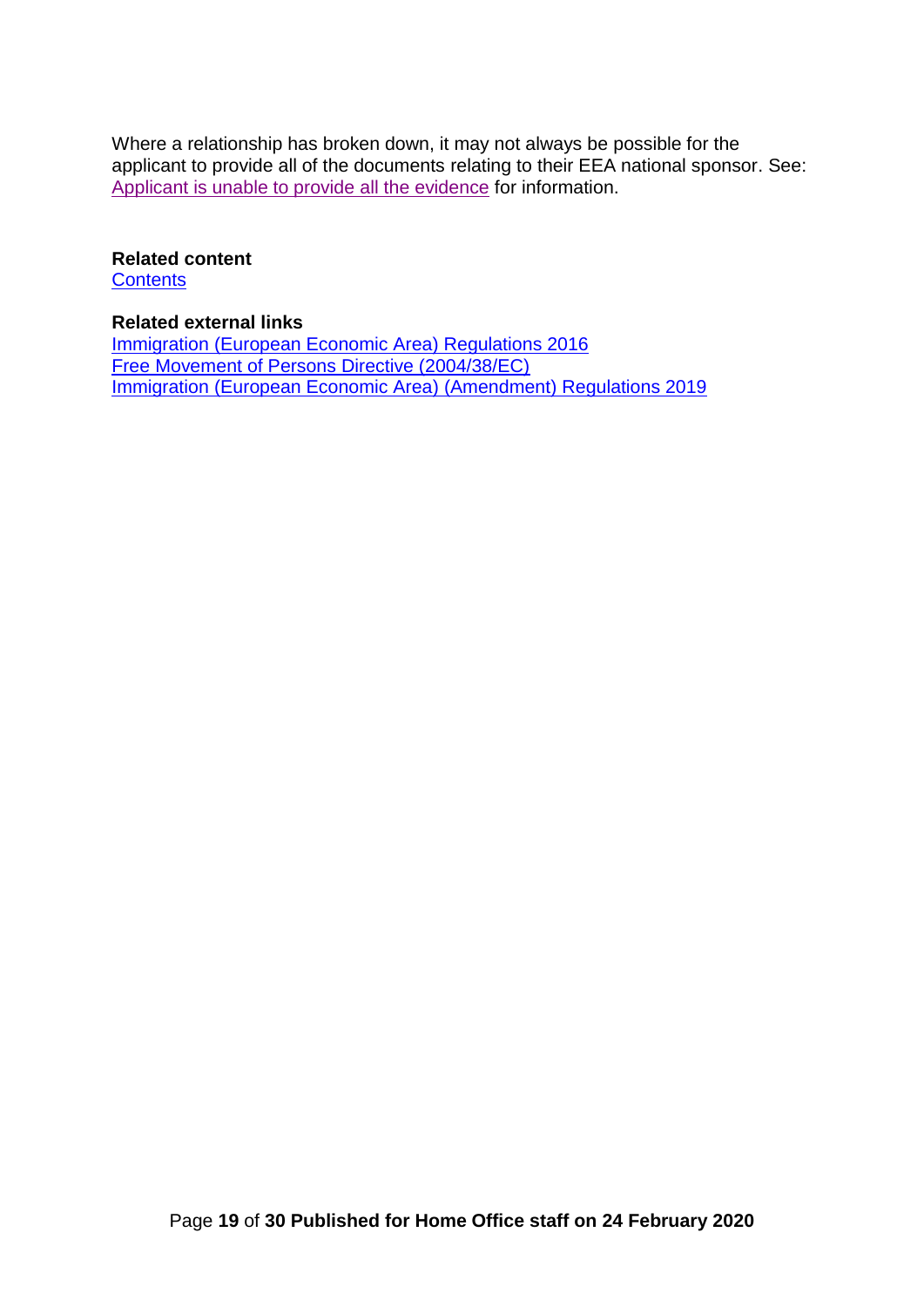## <span id="page-19-2"></span><span id="page-19-0"></span>Applicants who are unable to provide all the evidence of their EEA sponsor

This page tells you what to do when an applicant is unable to provide evidence of their European Economic Area (EEA) sponsor to support their application for a document confirming they retain the right of residence in the UK due to difficult circumstances.

Where a relationship has broken down due to domestic violence or other difficult circumstances it may not always be possible for the applicant to provide all of the necessary documents about the EEA national sponsor. In such circumstances, you can make further enquiries about the EEA national sponsor's status but only where the applicant has shown they have made every effort to provide the necessary evidence.

Regulations 17,18 and 19 of the 2016 regulations put the responsibility on the applicant to provide the necessary proof that they are eligible for a document to confirm their right of residence in the UK.

In cases where an applicant has previously been issued a document this only demonstrates that they had a right to reside under the regulations on the date it was issued. If they apply for a retained right of residence, you must be satisfied that the applicant meets the relevant requirements relating to retained rights and request evidence where necessary.

#### <span id="page-19-1"></span>**No evidence of EEA sponsor**

In cases where there has been a breakdown in the relationship between the applicant and their EEA national sponsor it may not always be possible for them to get the documents that are needed to support their application.

An example of this could be where the applicant was the victim of domestic violence and cannot provide evidence relating to their EEA national sponsor's nationality or free movement rights (to ask them to do so could put them at risk). Another example would be where the applicant's relationship has ended under difficult circumstances but they have provided evidence to show that they have made every effort to provide the required documents. Such as, attempting to make contact with the EEA national sponsor during divorce proceedings.

When dealing with these cases you must take a pragmatic approach and:

- consider each case on its merits
- if you are satisfied the applicant cannot get the evidence themselves, make enquiries on their behalf where possible, getting agreement from your senior caseworker before doing so.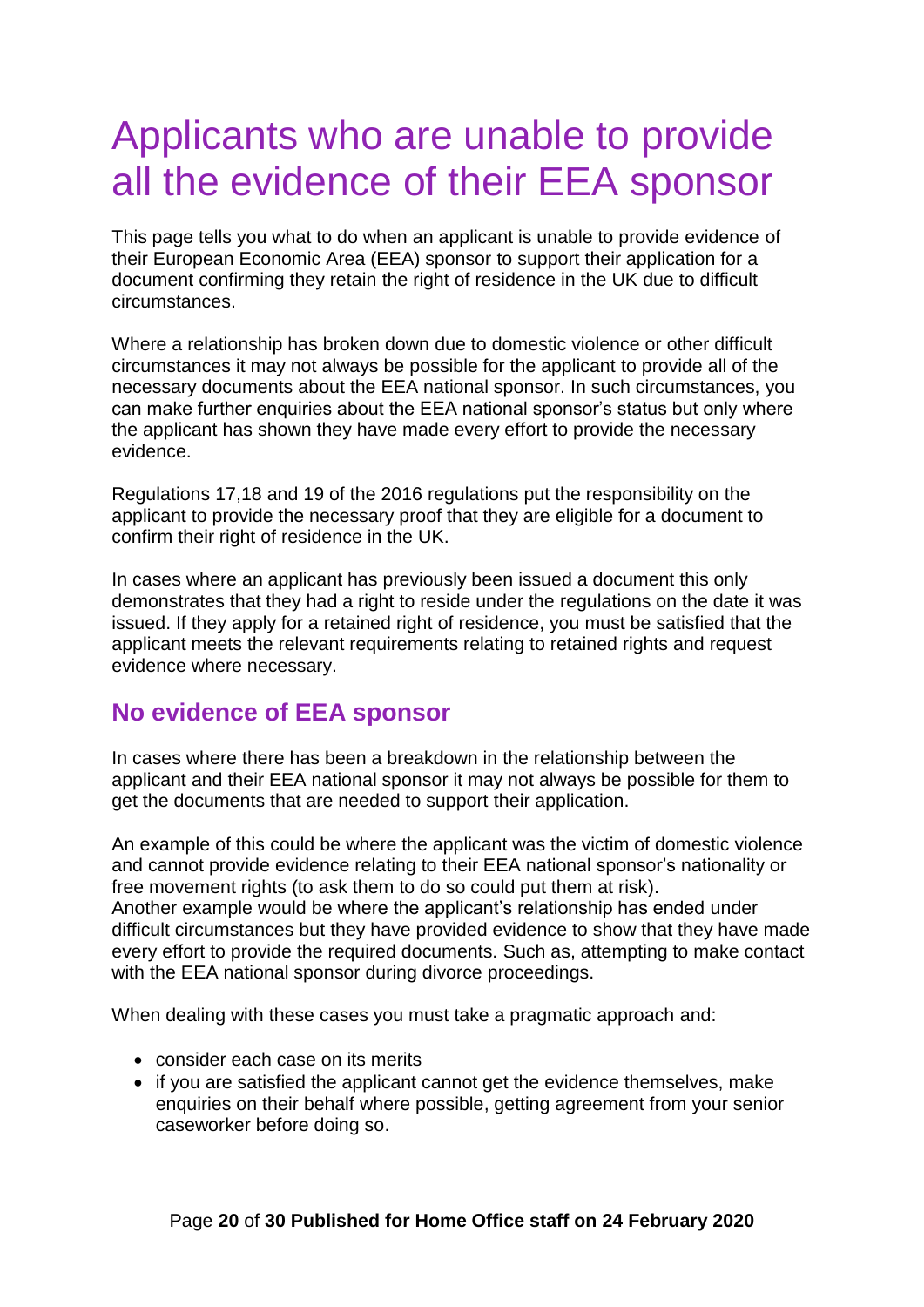## **Applications for registration certificates or residence cards**

Where it is agreed that you can make additional enquiries the applicant must give you as much detail as they can about the EEA national sponsor. If they cannot provide proof of the EEA national sponsor's identity, nationality or proof of relationship, then you must check existing records on CID to see if their identity has been established in any previous applications.

If they can give the name of the EEA national sponsor's employer or place of study or existing records on CID hold such details, you may contact the employer or educational establishment to enquire if the EEA national sponsor is working or studying there. You must decide whether to do so according to the facts of the individual case and with the agreement of your senior caseworker. You must not make reference to domestic violence to the employer or educational establishment where this is the reason for the enquiry.

If you decide not to get information directly from the EEA national's employer or educational establishment, for example because of the exceptional circumstances of the case or because the EEA national is self-employed, then you must make enquiries with Her Majesty's Revenue & Customs (HMRC) to try to gather the necessary information.

#### **Official - sensitive: start of section**

The information on this page has been removed as it is restricted for internal Home Office use.

#### **Official - sensitive: end of section**

It will not be possible to make enquiries on behalf of the applicant if the EEA national sponsor is either:

- exercising free movement rights as a self-sufficient person
- studying but the applicant cannot state where (and this information is not available on CID)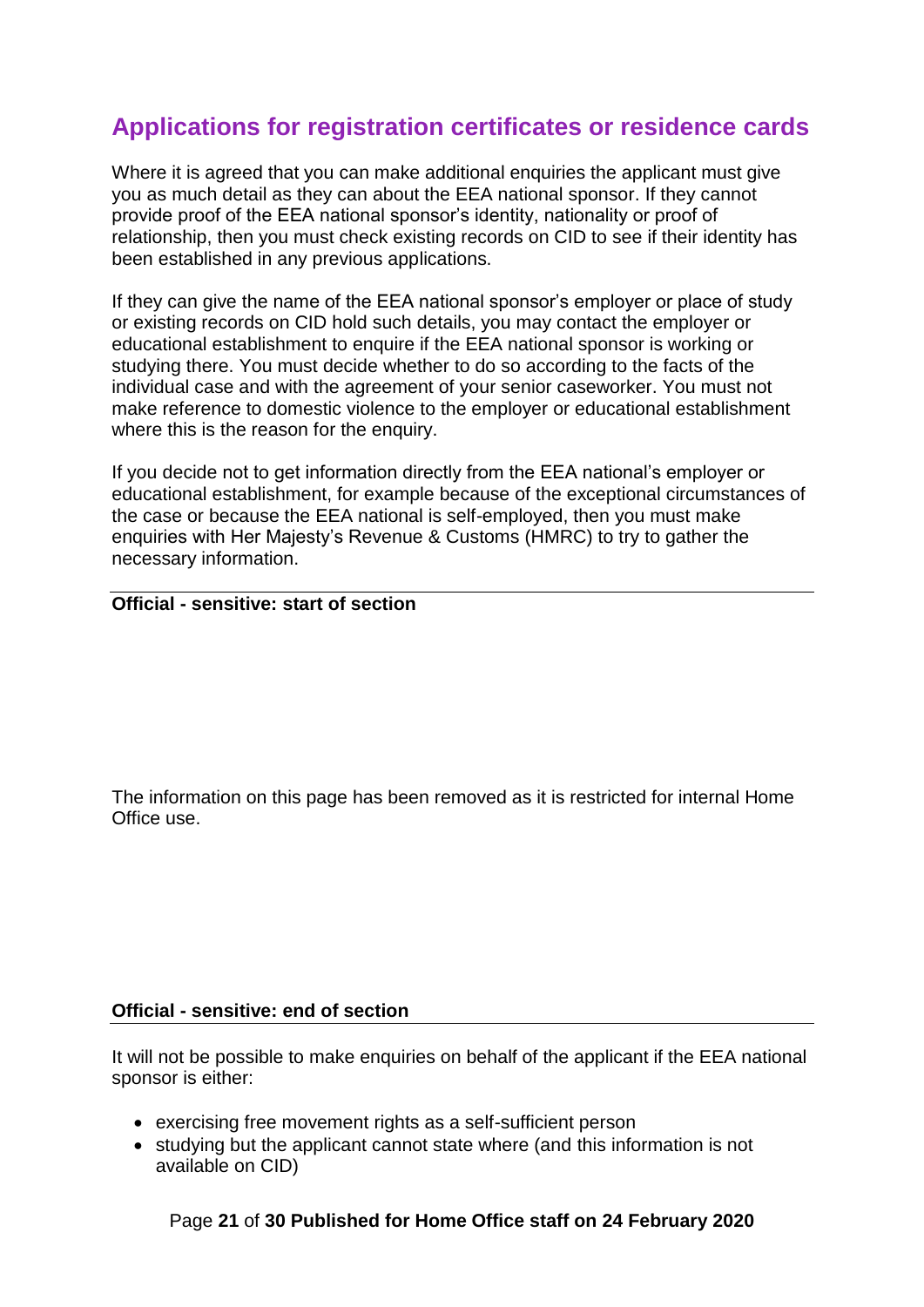In these cases or where the enquiries you have made on behalf of the applicant have not provided the information needed, you must discuss the case with your senior caseworker. They will then decide if discretion should be applied based on the circumstances of the case.

#### <span id="page-21-0"></span>**Applications for documents certifying permanent residence or permanent residence cards**

Applicants may also have difficulty providing evidence to cover a continuous 5 year period when they are applying for a document confirming a permanent right of residence. You must follow the same guidance as that for [registration certificates](#page-19-2)  [and residence cards.](#page-19-2)

If there are periods of time that the applicant cannot provide documents for or where checks with HMRC do not cover the full 5 year period, you must discuss the case with your senior caseworker. They will decide whether discretion should be applied based on the circumstances of the case. The senior caseworker must look at the amount of information provided by the applicant along with the level of evidence that has been gathered.

#### <span id="page-21-1"></span>**Public policy, security and health**

The right of residence for family members is subject to regulation 23(6)(b) of the regulations. This states an applicant and their family members may be removed from the UK on the grounds of:

- public policy
- public security
- public health

Before issuing a registration certificate or a residence card, you must be certain that there are no reasons to refuse on the grounds of public policy or public security or public health.

#### **Related content [Contents](#page-1-0)**

#### **Related external links**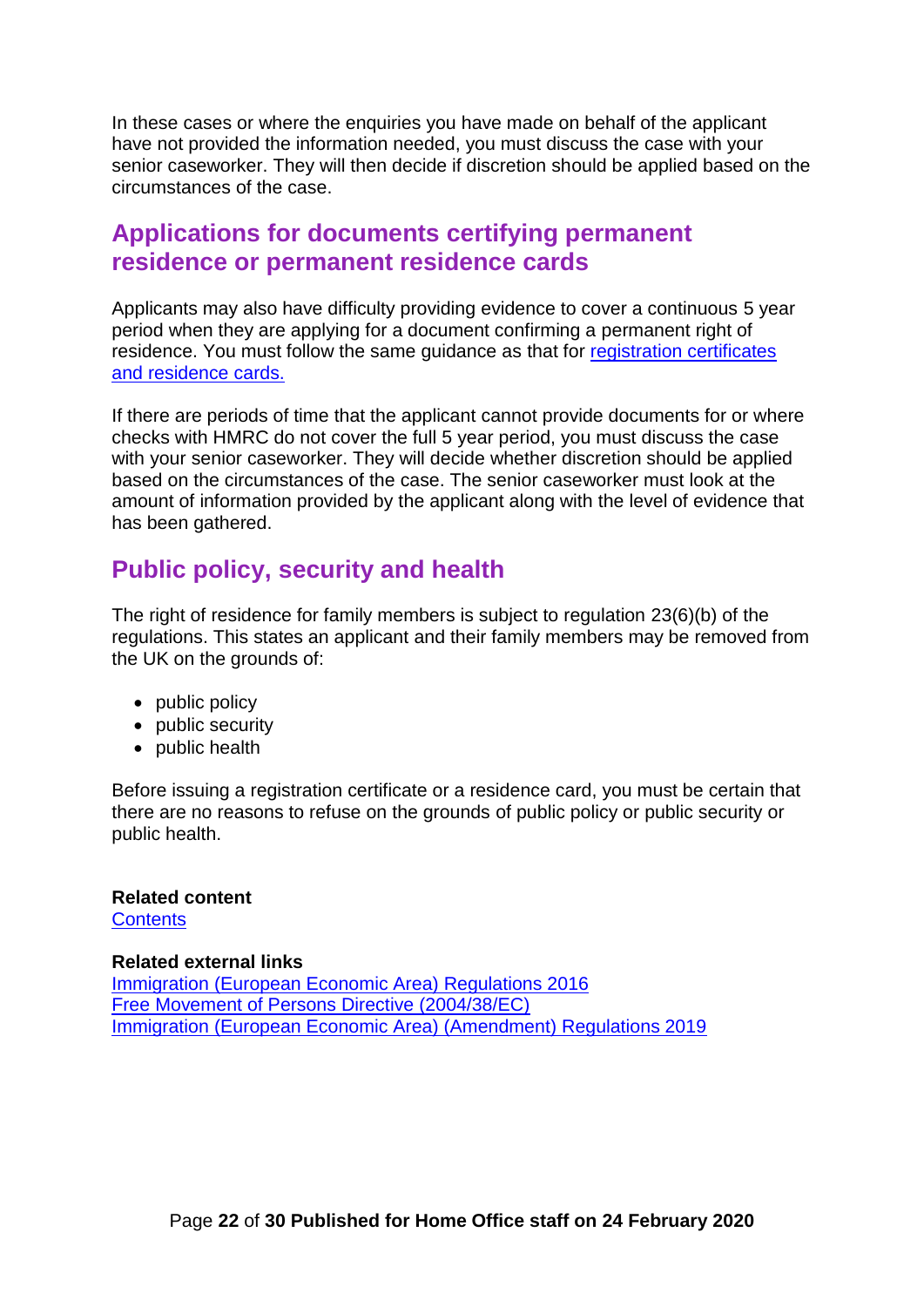# <span id="page-22-0"></span>Regulation 10(6)

This page tells you about regulation 10(6) of the 2016 regulations.

## <span id="page-22-1"></span>**Requirements of regulation 10(6)**

To be eligible to retain a right of residence under regulations 10(6), the non-EEA national must be either a:

- worker
- self-employed person
- self-sufficient person

They must also remain a worker, self-employed person or a self-sufficient person to continue to retain their rights under the regulations and in order to acquire a right of permanent residence.

### <span id="page-22-2"></span>**Students and jobseekers**

A non-EEA national who is solely a student or a jobseeker does not meet these conditions.

If the non-EEA national meets the conditions of regulation 10 but later becomes a student or jobseeker without continuing to satisfy the requirements of being a worker, self-employed person, or self-sufficient person, they will no longer have retained a right of residence.

#### <span id="page-22-3"></span>**Evidence required**

The applicant must provide evidence of being a:

#### <span id="page-22-4"></span>**Worker**

Evidence of this may include:

- payslips dated no more than 6 weeks before the application was made
- a letter from the employer confirming employment
- a contract of employment

#### <span id="page-22-5"></span>Self-employed person

Evidence of self-employment may include:

- proof of registration for tax and national insurance (NI) purposes with HMRC for example:
	- o letter of self-employed status
	- o letter confirming payment of tax and NI contributions

Page **23** of **30 Published for Home Office staff on 24 February 2020**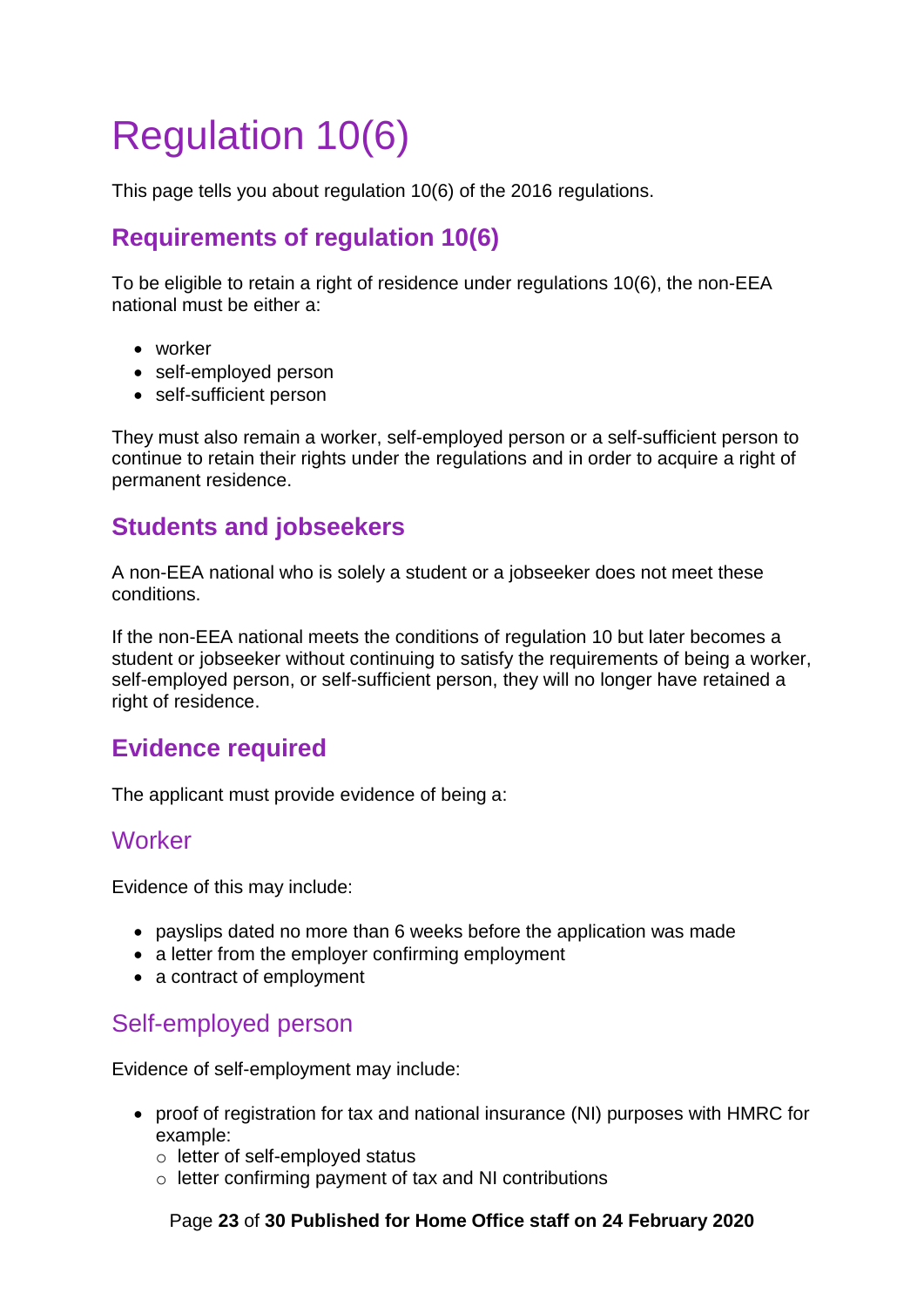- invoices for work done
- a copy of their business accounts
- an accountant's letter
- leases on business premises (if applicable)
- advertisements for their business
- business bank statements

#### <span id="page-23-0"></span>Self-sufficient person

A self-sufficient person must be able to provide proof that they have:

- enough money to cover their own and any family member's living expenses without becoming a burden on the social assistance system in the UK
- comprehensive sickness insurance (CSI) in the UK for themselves and any family members

#### **Related content**

**[Contents](#page-1-0)** 

#### **Related external links**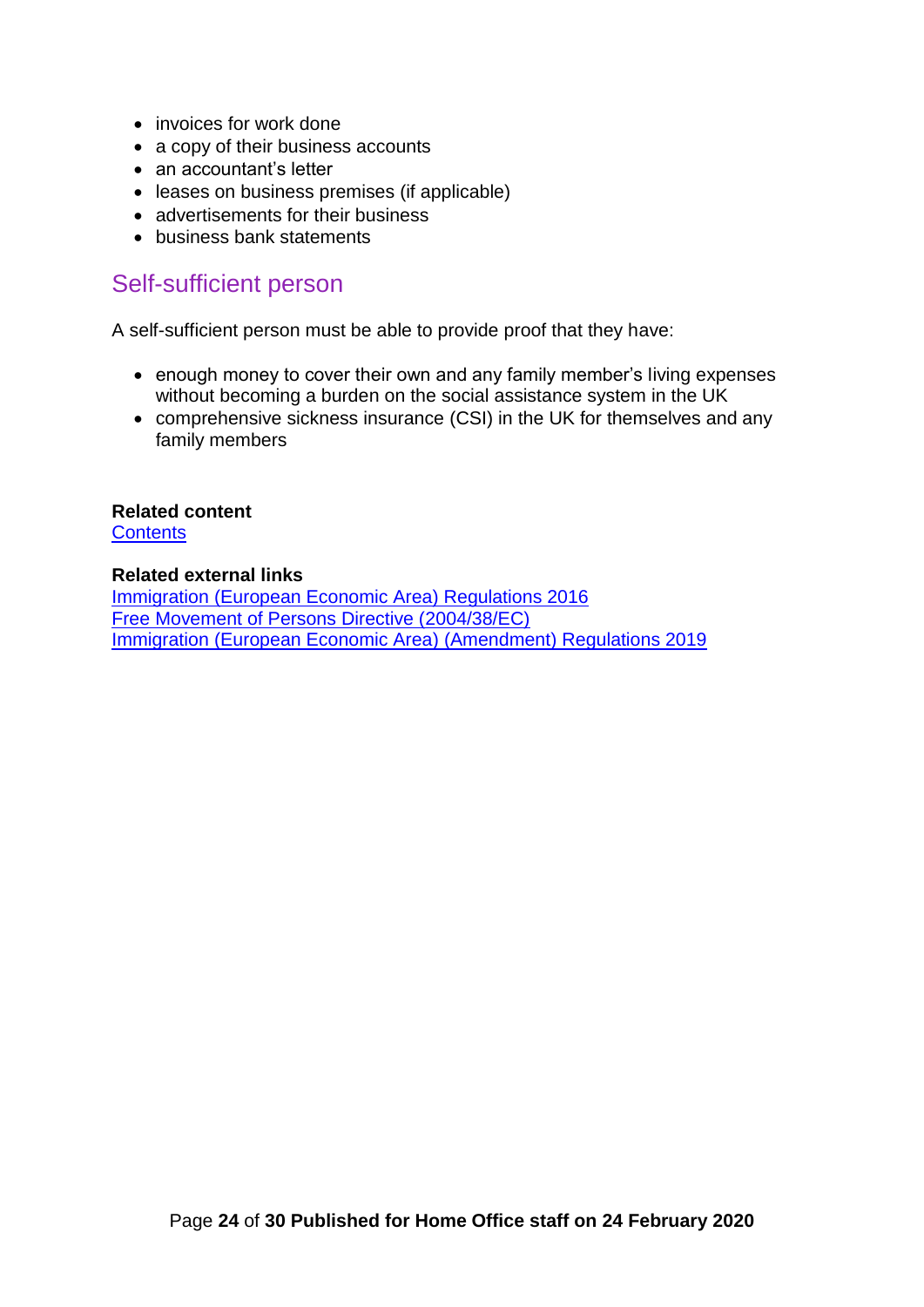# <span id="page-24-3"></span><span id="page-24-0"></span>Decision making: registration certificate or residence card to confirm a retained right of residence

This page tells you how to consider applications from family members of European Economic Area (EEA) nationals applying for documents confirming they have retained the right of residence in the UK.

### <span id="page-24-1"></span>**Domestic violence cases**

You must refer all applications made on the basis of domestic violence to your senior caseworker before issuing a registration certificate, residence card or refusal. Your senior caseworker will check the decision you have made is correct.

## <span id="page-24-2"></span>**Valid proof provided to show they meet the conditions of regulation 10**

When a non-EEA national has previously been issued a residence card, it only demonstrates that they had a right to reside under the 2016 regulations on the date it was issued. If they subsequently apply for a document to confirm a retained right to reside, you must request evidence, where necessary, to satisfy yourself that the applicant meets all of the relevant conditions relating to retained rights.

If the applicant has provided sufficient evidence to show that they meet the conditions of regulation 10, then you must issue either:

- a registration certificate to EEA nationals
- a residence card to non-EEA nationals

A residence card will normally be valid for 5 years. However, if you know the applicant's retained right of residence will end in less than 5 years then you must issue the residence card for a shorter period. You must do this when:

- a child applying under regulation 10(3) will finish their education.
- the child of a parent applying under regulation 10(4) will finish their education or reach the age of 21
- $\bullet$  the child of a parent applying under regulation 10(5)(d)(iii) will reach the age of 18

A parent of a child with a retained right of residence under regulation 10(4) can retain a right where the child is aged 21 or over where the child requires their presence in order to complete their education. However, the parent would need to make a further application at that stage, and provide the relevant evidence to demonstrate this.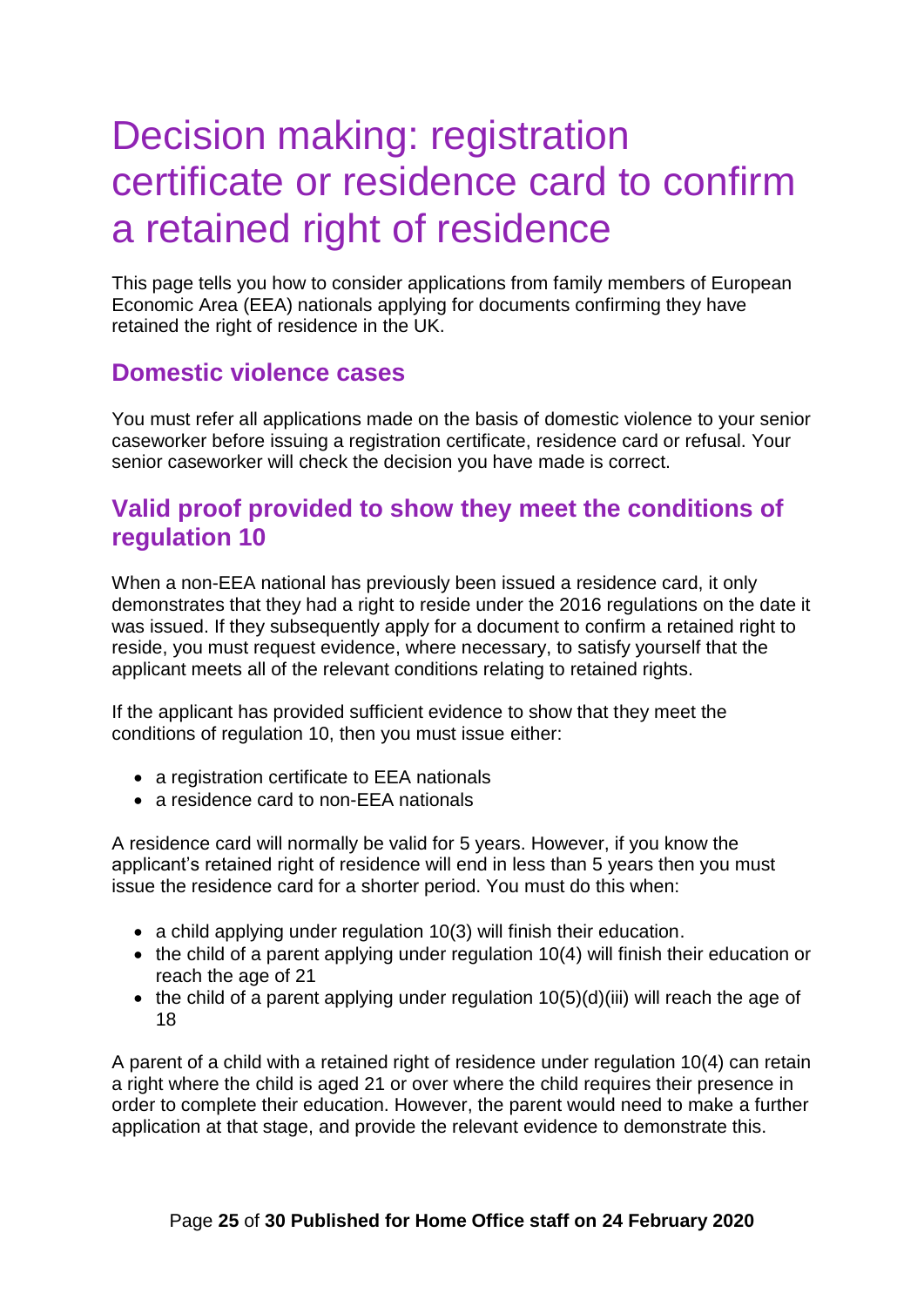### **No valid proof provided to show they meet the conditions of regulation 10**

Before you [refuse an application on this basis,](#page-19-0) you must decide whether it is appropriate to make further enquiries. In some circumstances, you can request the EEA national's passport or alternative evidence of identity.

### <span id="page-25-0"></span>**Refusals**

You must refuse the application if the applicant:

- has not provided any valid proof of their own or the EEA national sponsor's identity
- provides evidence of their own or the EEA national sponsor's identity that is either:
	- o forged
	- o counterfeit
- has not provided any proof that they are related to the EEA national sponsor
- ceased to be the family member of an EEA national who was exercising free movement rights in the UK
- does not provide enough evidence to show that they meet the conditions of regulation 10

For more guidance on refusals, see: Removals and revocations of European Economic Area (EEA) nationals.

## <span id="page-25-1"></span>**Appeal rights**

Regulation 36(4) provides a right of appeal to persons claiming to be a family member who has retained the right of residence provided certain documentation has been produced.

**Related content [Contents](#page-1-0)** 

#### <span id="page-25-2"></span>**Related external links**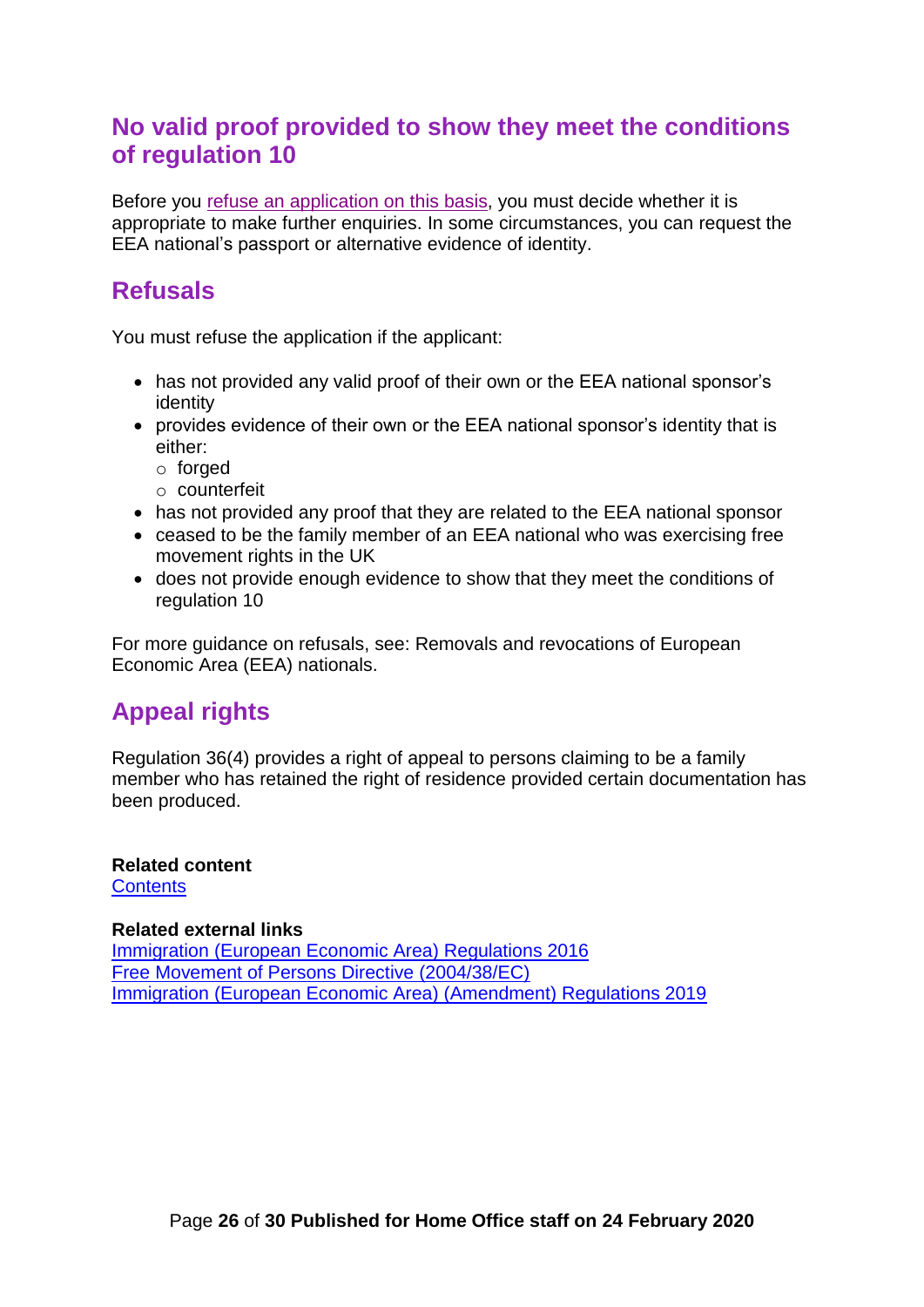# <span id="page-26-2"></span><span id="page-26-0"></span>Decision making: permanent residence where the applicant has a retained right of residence

This page tells you how to consider applications from family members of European Economic Area (EEA) nationals applying for documents to confirm they have a permanent right of residence in the UK. Including where part of their residence in the UK has been on the basis of a retained right of residence.

## <span id="page-26-1"></span>**Requirements of regulation 15 of the 2016 regulations**

Regulation 15(1)(f) of the regulations states that someone will have a permanent right of residence in the UK if they:

- have lived in the UK in line with the 2016 regulations for a continuous period of 5 years
- have a retained right of residence at the end of the 5 year period

You must make sure that they:

- met the conditions of being the family member of an EEA national who is exercising free movement rights in the UK prior to retaining a right of residence
- met the conditions of regulation 10 at the time of their change in circumstances
- continued to meet the conditions of regulation 10(6) until the end of the 5 year period of residence

Where the applicant has already been issued a document confirming they have a retained right of residence, they would only need to show that they continue to meet the conditions in regulation 10(6). This means showing they are a worker, selfemployed person or self-sufficient person and that they have resided in the UK for a continuous period of 5 years.

It is not necessary for the applicant to show that, following initiation of proceedings for termination of the relationship, the EEA national has continued to be a qualified person.

For information on the conditions that must be met to be considered a family member of an EEA national who is exercising free movement rights, see related links:

- Free Movement Rights: Direct family members of EEA nationals
- Extended family members of EEA nationals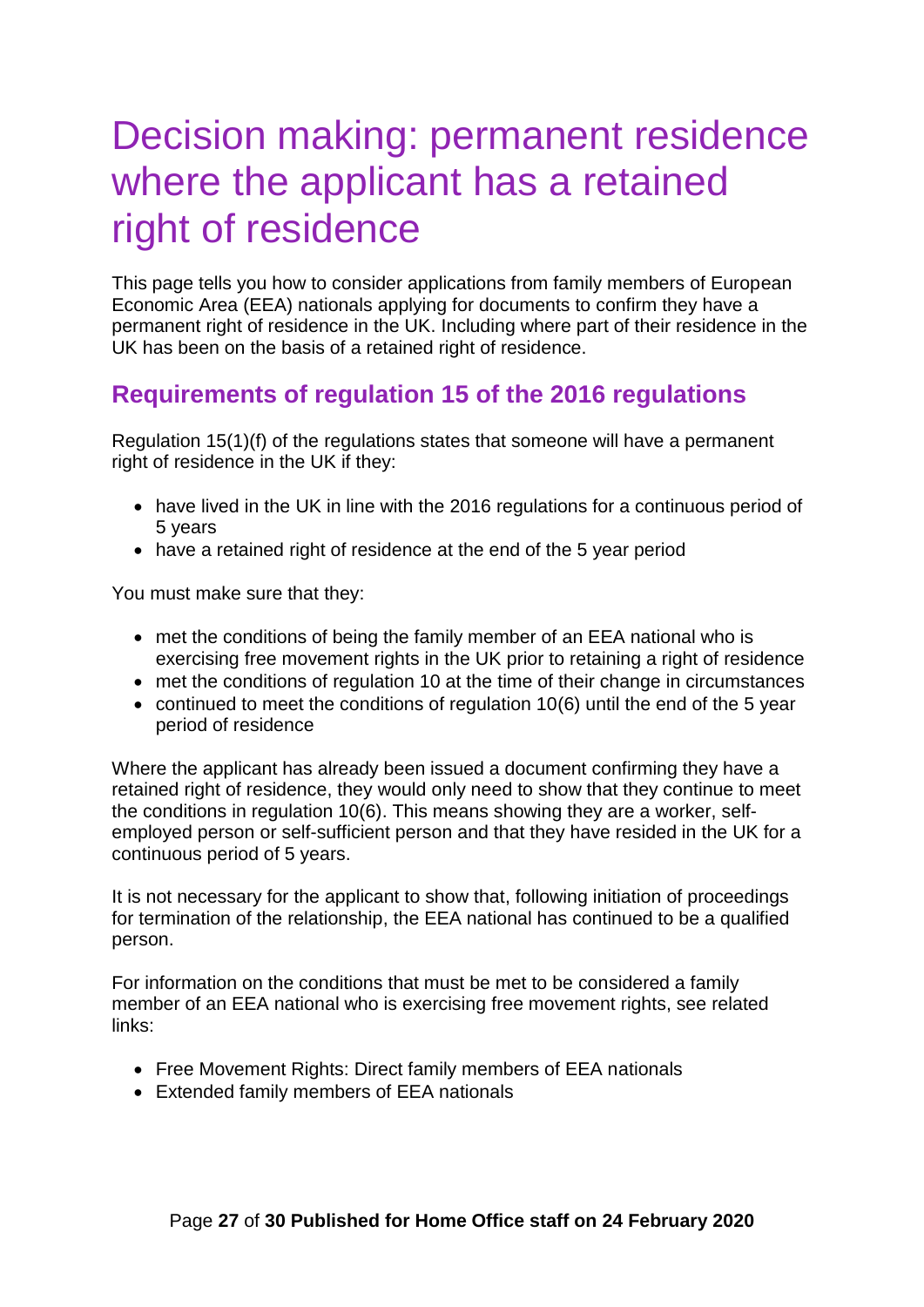## **Valid proof provided to show they meet the conditions of regulation 15(1)(f)**

If the applicant has provided sufficient evidence, then you must issue either a:

- document certifying permanent residence to EEA nationals
- permanent residence card to non-EEA nationals

### <span id="page-27-0"></span>**No valid proof provided to show they meet the conditions of regulation 15(1)(f)**

Before you [refuse an application on this basis,](#page-19-0) you must decide whether it is appropriate to make further enquiries. In some circumstances, you can request the EEA national's passport or alternative evidence of identity.

## <span id="page-27-1"></span>**Refusals**

You must refuse the application if the applicant:

- provides evidence of their own or the EEA national sponsor's identity that is either:
	- o forged
	- o counterfeit
- has not provided any proof that they are related to the EEA national sponsor
- does not provide enough evidence to show that they meet the conditions of regulation 15(1)(f)

For further information on refusals and rejections, see: Processes and procedures for EEA documentation applications.

## <span id="page-27-2"></span>**Appeal rights**

Regulation 36 provides a right of appeal to persons claiming to be a family member who has retained the right of residence where certain documentary requirements have been met.

**Related content [Contents](#page-1-0)** 

#### <span id="page-27-3"></span>**Related external links**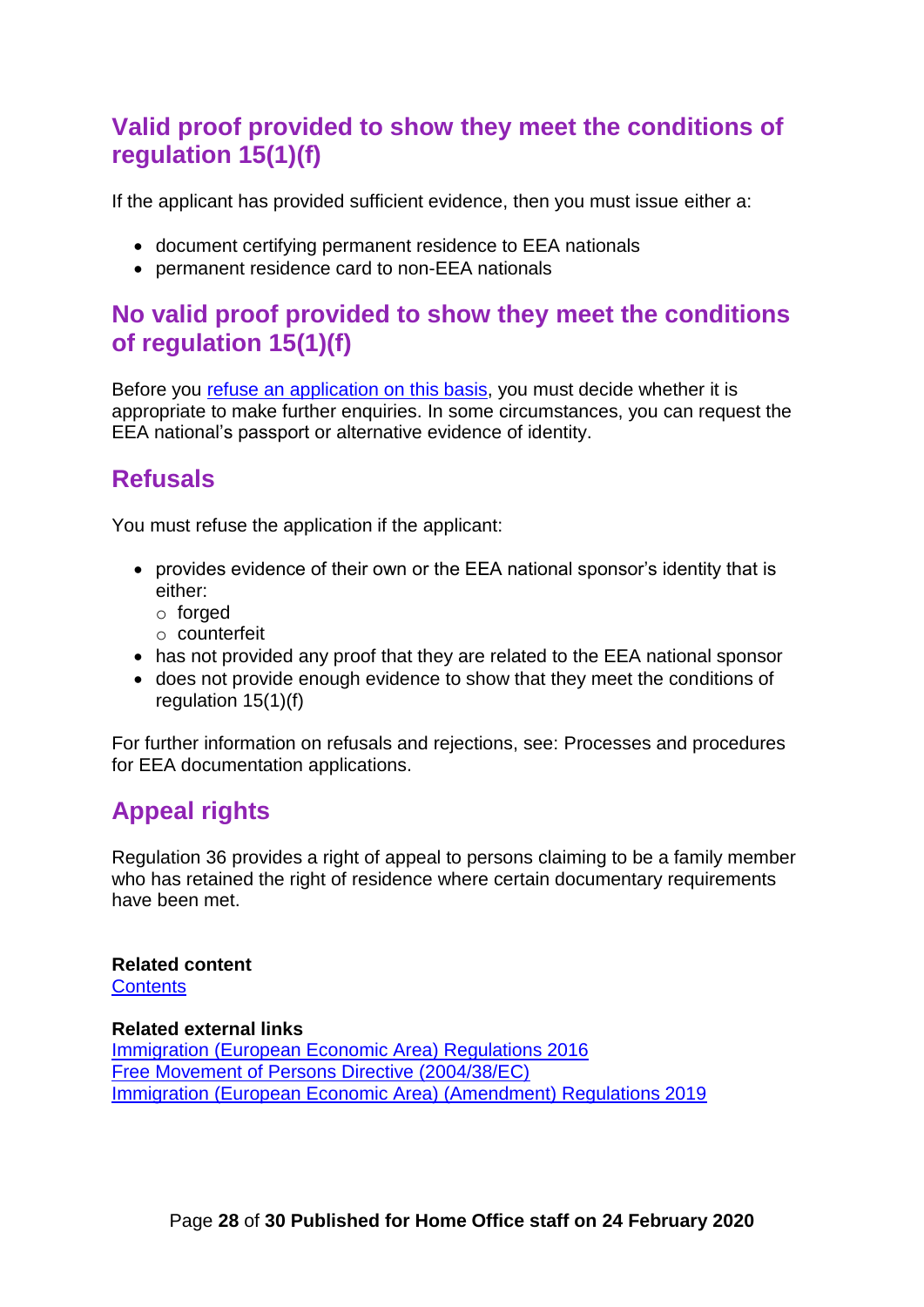# <span id="page-28-3"></span><span id="page-28-0"></span>Decision making: revoking an existing registration certificate or residence card

This page tells you what to do if family members of European Economic Area (EEA) nationals who have previously been issued with a document confirming their right of residence do not retain that right of residence in the UK.

## <span id="page-28-1"></span>**Regulation 24(3)**

Regulation 24(3) of the 2016 regulations states that a registration certificate or residence card can be revoked if the holder of the certificate or card has ceased to have, or never had, a right to reside under the regulations.

If an applicant is making an application under regulation 10 but they have previously been issued a registration certificate or residence card as the family member of an EEA national exercising free movement rights, you must revoke the existing document if they do not satisfy the:

- conditions of regulation 10
- the 2016 regulations in any other capacity

#### <span id="page-28-2"></span>**Change of circumstances: no longer satisfies the conditions in regulation 10**

If the applicant has been issued a registration certificate or residence card because they satisfy the conditions of regulation 10, you must revoke the document if you become aware that they have had a change in circumstances which means they no longer meet those conditions.

You would revoke the document providing the applicant is not a qualified person in their own right and they do not qualify under any other part of the 2016 regulations.

For example, an applicant who was issued a residence card as evidence of a retained right of residence may no longer meet the conditions of regulation 10 because they stop working. However, if their reason for no longer working is because they married an EEA national who is exercising free movement rights in the UK, their marriage would give them another reason to be issued with a residence card and so it must not be revoked.

See the quidance on qualified persons for more information.